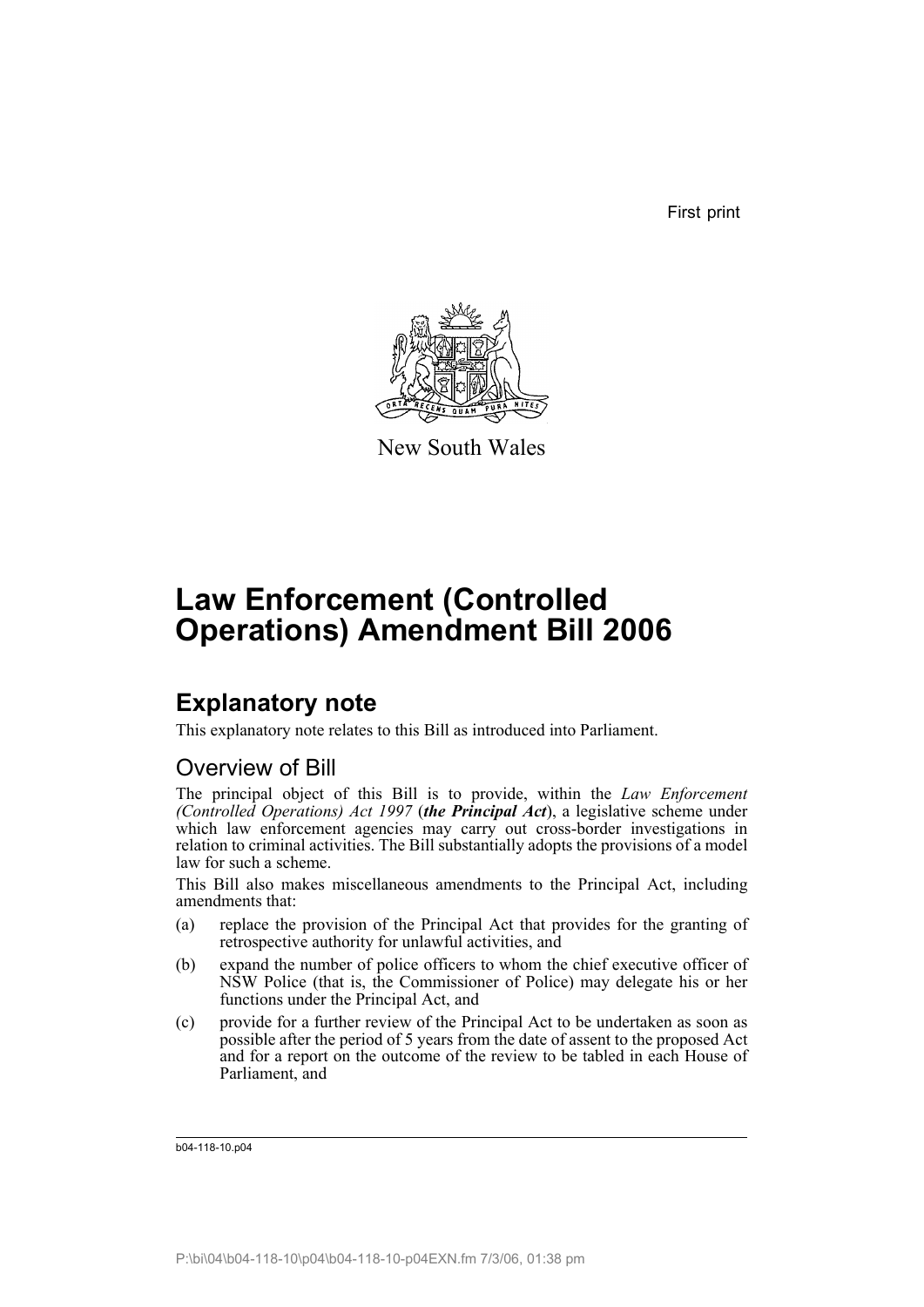Explanatory note

(d) are consequential on, or ancillary to, the amendments referred to above.

## Outline of provisions

**Clause 1** sets out the name (also called the short title) of the proposed Act.

**Clause 2** provides for the commencement of the proposed Act on a day or days to be appointed by proclamation.

**Clause 3** is a formal provision that gives effect to the amendments to the *Law Enforcement (Controlled Operations) Act 1997* set out in Schedule 1.

**Clause 4** is a formal provision that gives effect to the amendment to the *Law Enforcement (Controlled Operations) Regulation 1998* set out in Schedule 2.

**Clause 5** is a formal provision that gives effect to the amendment to the *Criminal Procedure Act 1986* set out in Schedule 3.

**Clause 6** provides for the repeal of the proposed Act after all the amendments made by the proposed Act have commenced. Once the amendments have commenced the proposed Act will be spent and section 30 of the *Interpretation Act 1987* provides that the repeal of an amending Act does not affect the amendments made by that Act.

## **Schedule 1 Amendment of Law Enforcement (Controlled Operations) Act 1997**

**Schedule 1 [1]** inserts new definitions in section 3 (Definitions) of the Principal Act in consequence of the other amendments proposed to be made to the Principal Act. The definitions are of the terms *controlled conduct*, *corresponding authorised operation*, *corresponding authority*, *corresponding participant*, *cross-border controlled operation*, *participating jurisdiction*, *sexual offence* and *this jurisdiction*.

**Schedule 1 [2]** amends the definition of *principal law enforcement officer* in section 3 of the Principal Act so as to provide that that officer is to have responsibility for, as well as to conduct, the relevant *controlled operation* (within the meaning of the Principal Act)—that is, an operation involving an activity that would be illegal were it not authorised under the Principal Act (or, in the case of proposed cross-border controlled operations, involving an activity that is illegal but in respect of which protection from criminal liability is conferred on the participants in the operation).

**Schedule 1 [3]** inserts proposed section 3 (2) and (3) in the Principal Act. Proposed section  $3(2)$  sets out, for the purposes of the Principal Act, the circumstances in which a cross-border controlled operation is taken to be conducted in New South Wales. Proposed section 3 (3) makes it clear that notes included in the Principal Act do not form part of the Principal Act.

**Schedule 1 [4]** inserts proposed section 3A (3A) in the Principal Act. Proposed section 3A (3A) provides that the fact that particular evidence was obtained as the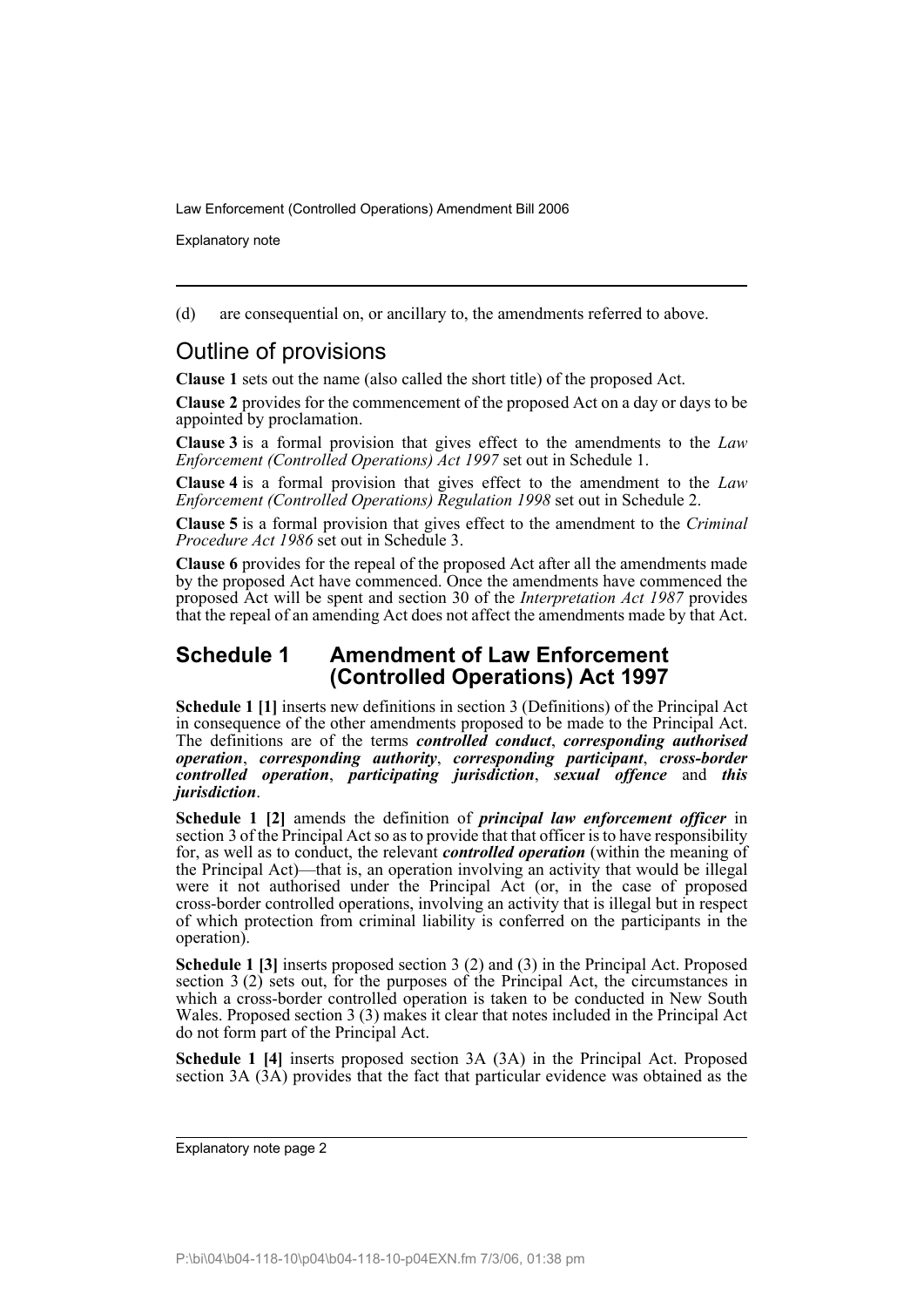Explanatory note

result of a person engaging in criminal activity is to be disregarded in determining whether to admit or exclude the evidence in any proceedings if the person concerned was a participant acting in the course of an authorised operation or corresponding authorised operation that authorised the activity. (This provision is required because, while the Principal Act currently provides that such authorised activity does not constitute an offence, the provisions relating to cross-border controlled operations in proposed Part 3A do not. They provide, instead, that the person concerned is not criminally responsible for the offence: see proposed sections 20K and 20L.)

**Schedule 1 [5]** inserts a note after the heading to Part 2 (Authorisation of controlled operations) of the Principal Act to draw attention to the fact that Part 3A of the Principal Act (which is proposed to be inserted by Schedule 1 [9]) contains additional provisions relating to cross-border controlled operations.

**Schedule 1 [6]** repeals a provision requiring the person authorising a controlled operation to keep a written record of the reasons why the person is satisfied as to the matters about which the Principal Act requires the person to be satisfied before he or she may grant the authority.

**Schedule 1** [7] inserts a new paragraph in section 7 (Certain matters not to be authorised) so as to provide that an authority to conduct a controlled operation must not be granted in relation to a proposed operation that involves any participant in the operation engaging in conduct that involves the commission of a sexual offence against any person.

**Schedule 1 [8]** repeals and re-enacts section 14 of the Principal Act, which is concerned with the granting of retrospective authority for unlawful activities undertaken in the course of a controlled operation and not authorised by the authority for that operation. At present, for authorisation to be granted, the unlawful activity must have been undertaken for the purpose of protecting any person (including the person who undertook the activity) from death or serious injury.

The section as it is proposed to be re-enacted dispenses with that requirement and provides, instead, that the authorisation may be granted if the person who undertook the activity believed on reasonable grounds that there was a substantial risk:

- (a) to the success of the operation, or
- (b) to the health or safety of any person, or
- (c) that evidence relating to criminal activity or corrupt conduct other than that the subject of the operation would be lost,

and that the person who undertook the unlawful activity could not avoid the risk otherwise than by undertaking the activity.

The proposed section retains other requirements of the current section 14 (for example, that the person who undertook the unlawful activity had not foreseen, and could not reasonably be expected to have foreseen, that the relevant circumstances would arise).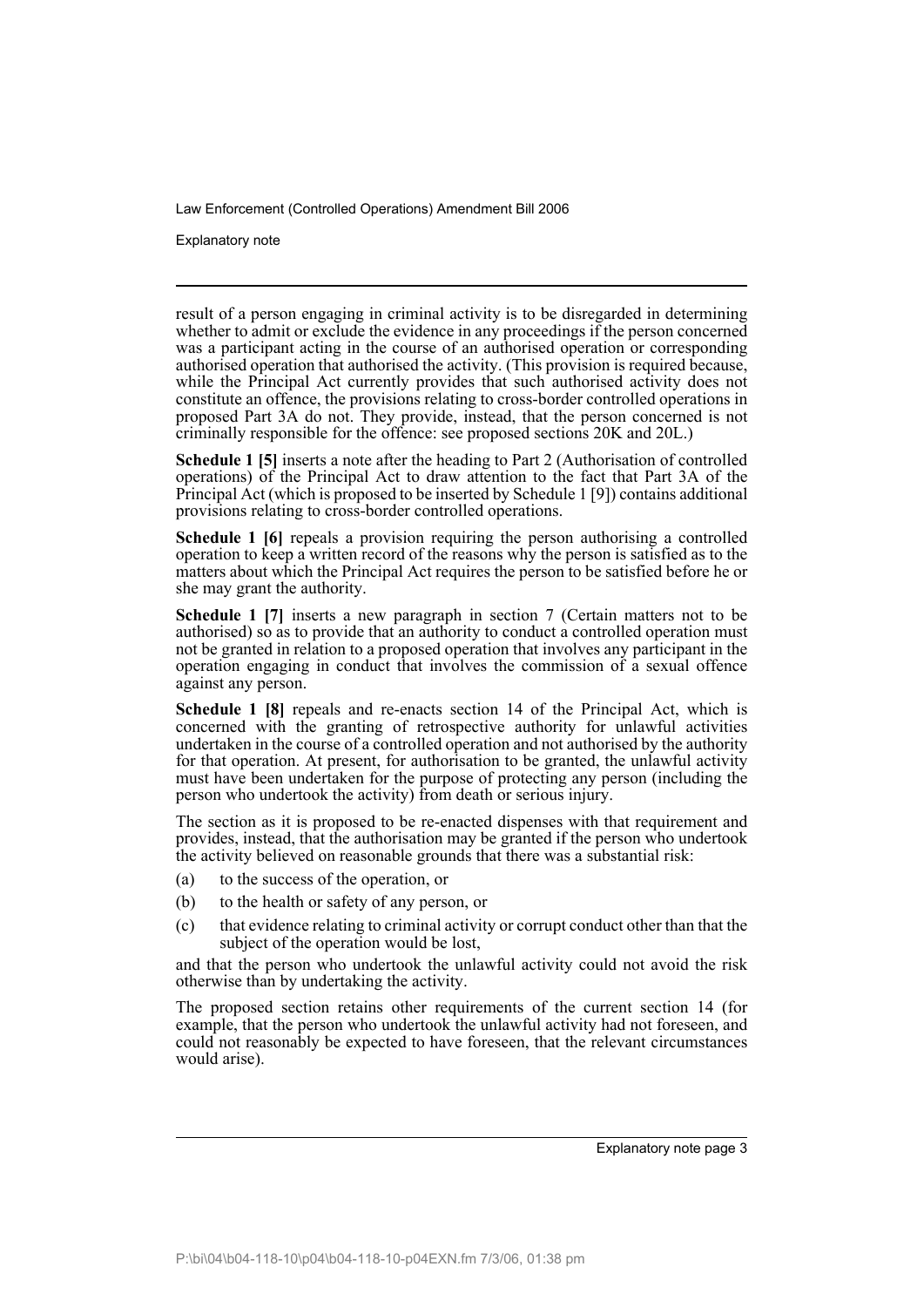Explanatory note

**Schedule 1 [9]** inserts proposed Part 3A (Cross-border controlled operations) in the Principal Act to give effect to the principal object of the Bill referred to in the Overview above. The proposed Part consists of proposed sections 20A–20S.

Proposed section 20A provides that the Principal Act (other than section 14) applies in respect of cross-border controlled operations (with any necessary modifications), subject to the modifications set out in the proposed Part.

Proposed section 20B inserts definitions for the purposes of the proposed Part. The definitions include a definition of *relevant offence*, which is an offence against the law of New South Wales that carries a maximum penalty of imprisonment for 3 years or more, or any other offence prescribed by the regulations.

Proposed section 20C deals with applications for authorities to conduct cross-border controlled operations. Such applications must be made to the chief executive officer of the law enforcement agency proposing to conduct the operation.The authorities may be granted only in respect of investigations of *relevant offences*.

Proposed section 20D provides that an authority to conduct a cross-border controlled operation is not to be granted unless the chief executive officer satisfies himself or herself as to the matters set out in the proposed section (as well as the matters set out in section 6 of the Principal Act in relation to authorities to conduct other controlled operations). These include being satisfied that the nature and extent of the suspected criminal activity the subject of the proposed operation are such as to justify the conduct of a controlled operation in New South Wales and in one or more *participating jurisdictions*.

Proposed section 20E sets out requirements relating to the form that an authorisation to conduct a cross-border controlled operation is to take (in addition to the requirements set out in section 8 (2) of the Principal Act in relation to authorities to conduct other controlled operations).

Proposed section 20F (effectively) provides that authorities to conduct cross-border controlled operations are not to remain in force for longer than 7 days (in the case of an *urgent authority*) or 3 months (in the case of a *formal authority*), rather than the 72 hours and 6 months provided under section 8 (2) (f) and (g) of the Principal Act in respect of authorities to conduct other controlled operations.

Proposed section 20G provides for the variation of authorities to conduct cross-border controlled operations. It provides that an application for a variation of an authority to conduct a cross-border controlled operation may be made on the ground (in addition to the grounds provided under section 10 of the Principal Act for variation of an authority to conduct other controlled operations) that the variation is for the purpose of identifying additional suspects in relation to the relevant offence. Proposed section 20G also provides that no single variation may extend the period for which an authority has effect for more than 3 months at a time, rather than the 6 months allowed under section 10 (1A) in respect of authorities to conduct other controlled operations.

Explanatory note page 4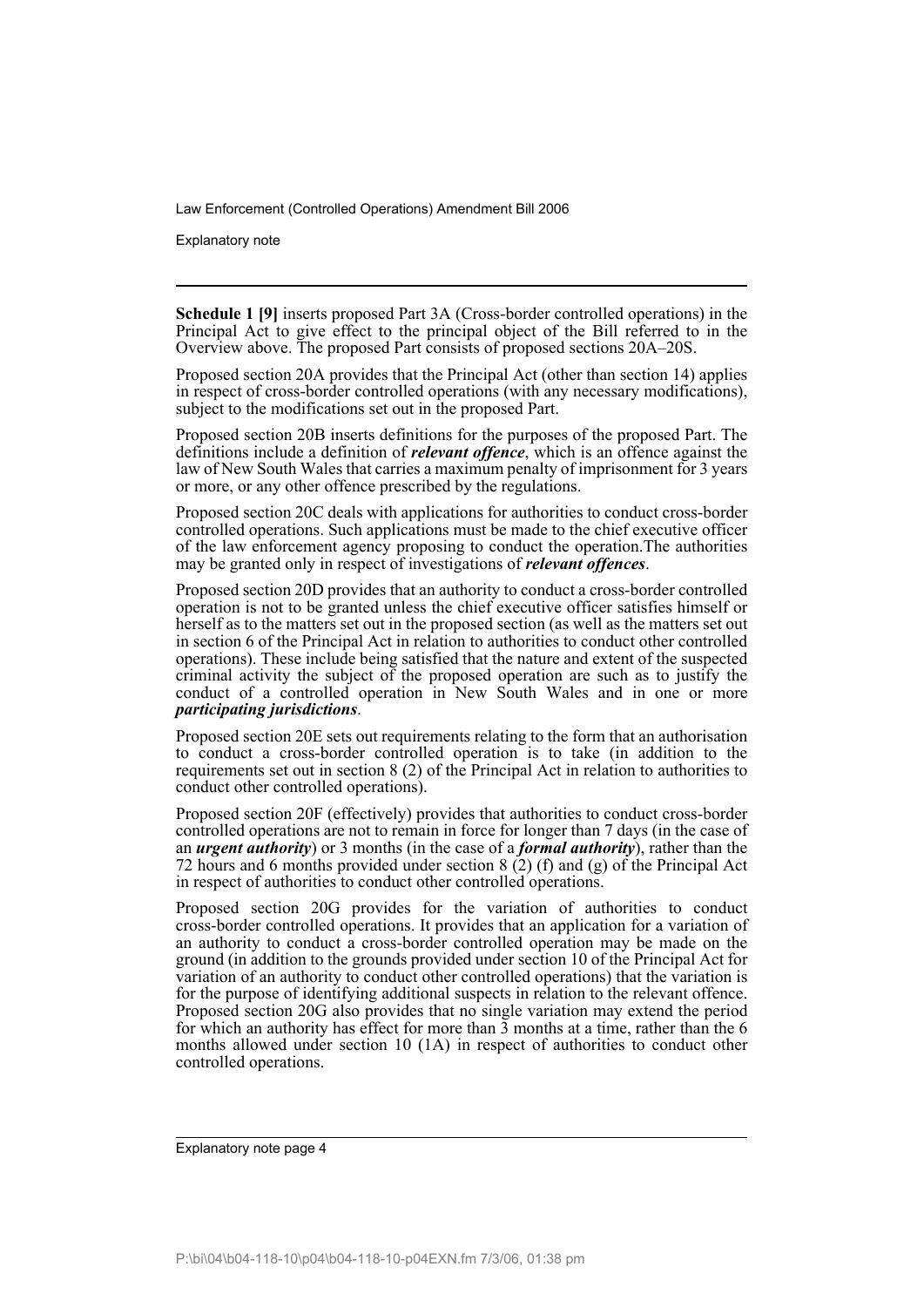Explanatory note

Proposed section 20H provides that an authority to conduct a cross-border controlled operation authorises each *participant* in the operation to engage in the activities referred to in section 13 of the Principal Act in New South Wales and in any participating jurisdiction (subject to any corresponding law of that jurisdiction).

Proposed section 20I requires the chief executive officer of a law enforcement agency to cause the documents specified in the proposed section to be kept in relation to cross-border controlled operations.

Proposed section 20J requires the chief executive officer of a law enforcement agency to cause a register relating to cross-border controlled operations to be kept, and sets out the matters that the register must specify.

Proposed section 20K provides that section 16 (Lawfulness of controlled activities) of the Principal Act does not apply in relation to cross-border controlled operations. Section 16 effectively renders certain unlawful activities lawful. Instead, proposed section 20K protects a participant in a cross-border controlled operation from any criminal liability for engaging in unlawful conduct in the course of, and for the purpose of, the operation, in the circumstances set out in the proposed section.

Proposed section 20L is a similar provision relating to ancillary conduct. It replaces section 18 (Lawfulness of certain ancillary activities) of the Principal Act in relation to cross-border controlled operations.

Proposed section 20M is a similar provision relating to civil liability. It replaces section 19 (Exclusion of civil liability) of the Principal Act in relation to cross-border controlled operations and provides, instead, for the indemnification of participants in the cross-border controlled operations to which the proposed section applies, in the circumstances set out in the proposed section.

Proposed section 20N is to the effect that protection from criminal liability conferred by proposed sections 20K and 20L does not apply in respect of a person's conduct in the course of a cross-border controlled operation if the unlawful conduct concerned is, or could have been, authorised under a law of New South Wales relating to the matters set out in the proposed section. Those matters include searches of individuals and premises.

Proposed section 20O deals with the effect of a participant being unaware that an authority for a controlled operation has been varied or cancelled.

Proposed section 20P provides for compensation to certain persons who suffer loss of, or serious damage to, property as a direct result of an authorised cross-border controlled operation.

Proposed section 20Q requires the principal law enforcement officer of an authorised cross-border controlled operation to report any loss or damage of the kind referred to in proposed section 20P to the chief executive officer of the agency, who must take all reasonable steps to notify the owner of the property concerned of the loss or damage.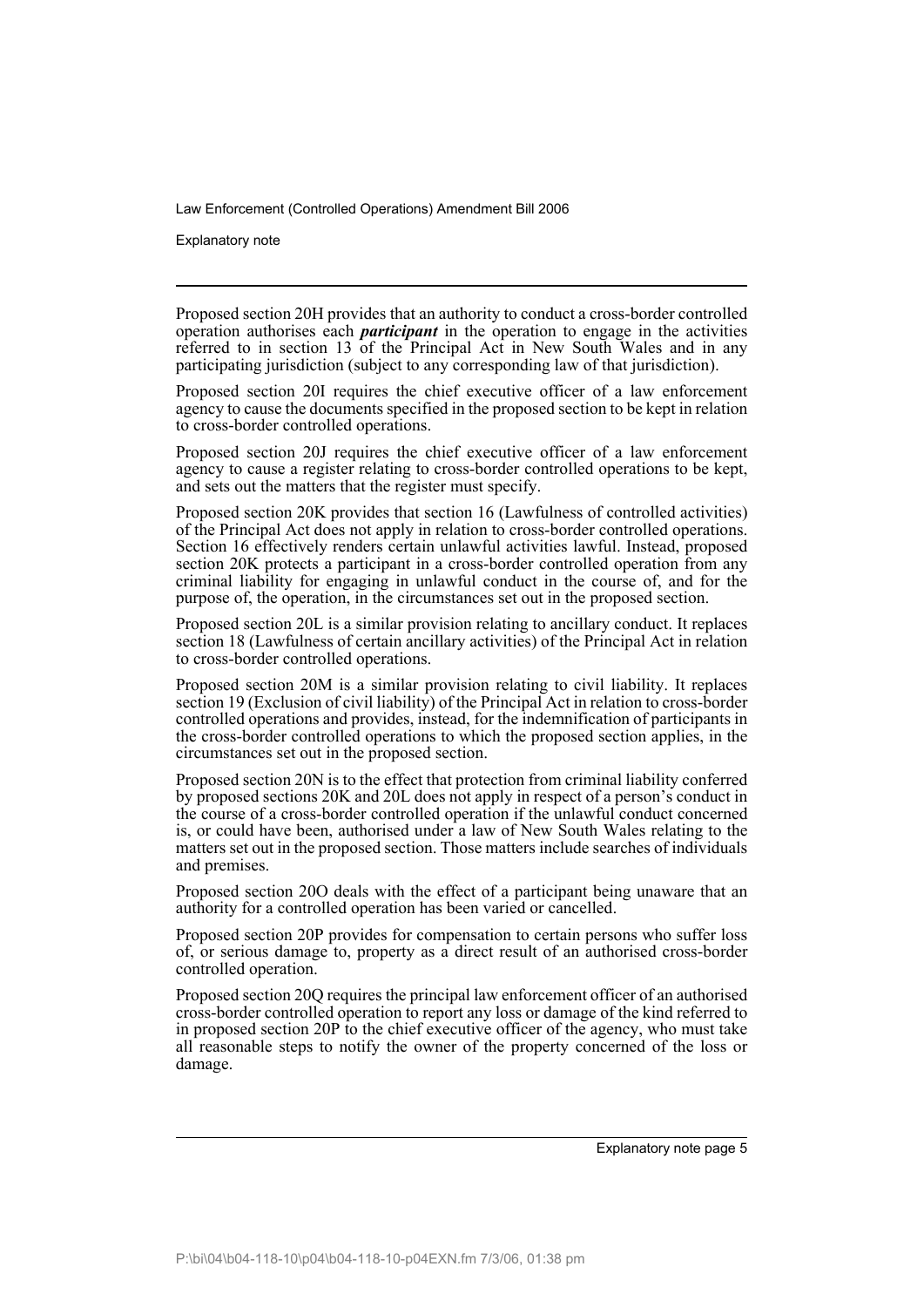Explanatory note

Proposed section 20R prohibits the unauthorised disclosure of information relating to cross-border controlled operations.

Proposed section 20S provides that certain provisions of the Principal Act apply (with any necessary changes) in respect of various operations in the nature of cross-border controlled operations that are authorised by or under the provisions of a corresponding law.

**Schedule 1 [10]** amends section 21 (1) (a) of the Principal Act in relation to retrospective authorities in consequence of proposed section 21 (1A) and (1B) (proposed to be inserted by Schedule 1 [11]).

**Schedule 1 [11]** inserts proposed section 21 (1A) and (1B) in the Principal Act. Section 21 requires a chief executive officer who grants an authorisation for a controlled operation (or a variation of an authority), or receives a report on the conduct of a controlled operation, to give the Ombudsman written notice of that fact within 21 days. The proposed subsections require the chief executive officer granting a retrospective authority to provide the Ombudsman with written details of the authority and the circumstances justifying it, and to do so as soon as practicable after granting the authority (but, in any case, no later than 7 days after it is granted).

**Schedule 1 [12]** repeals and re-enacts section 29 (Delegations) of the Principal Act in view of the new functions conferred on chief executive officers of law enforcement agencies by proposed Part 3A of the Principal Act. Currently, section 29 provides for the regulations to prescribe the positions to which functions under the Principal Act of chief executive officers may be delegated. Section 29 as proposed to be re-enacted specifies the police officers to whom those functions of the Commissioner of Police may be delegated and provides (as at present) for the regulations to prescribe the relevant positions in respect of other law enforcement agencies.

**Schedule 1 [13]** amends section 30 (Proceedings for offences) of the Principal Act in consequence of proposed section 20R (2).

**Schedule 1 [14]** inserts proposed section 32 (6) and (7) in the Principal Act to require further review of the Principal Act to be undertaken as soon as possible after the period of 5 years from the date of assent to the proposed Act and for a report on the outcome of the review to the tabled in each House of Parliament.

**Schedule 1 [15]** inserts proposed section 33 in the Principal Act. The proposed section is a formal provision giving effect to the new Schedule proposed to be inserted by Schedule 1 [16].

**Schedule 1 [16]** inserts a new Schedule in the Principal Act to allow the making of savings and transitional regulations consequent on the enactment of the proposed Act and to preserve certain delegations existing immediately before the repeal and re-enactment of section 29.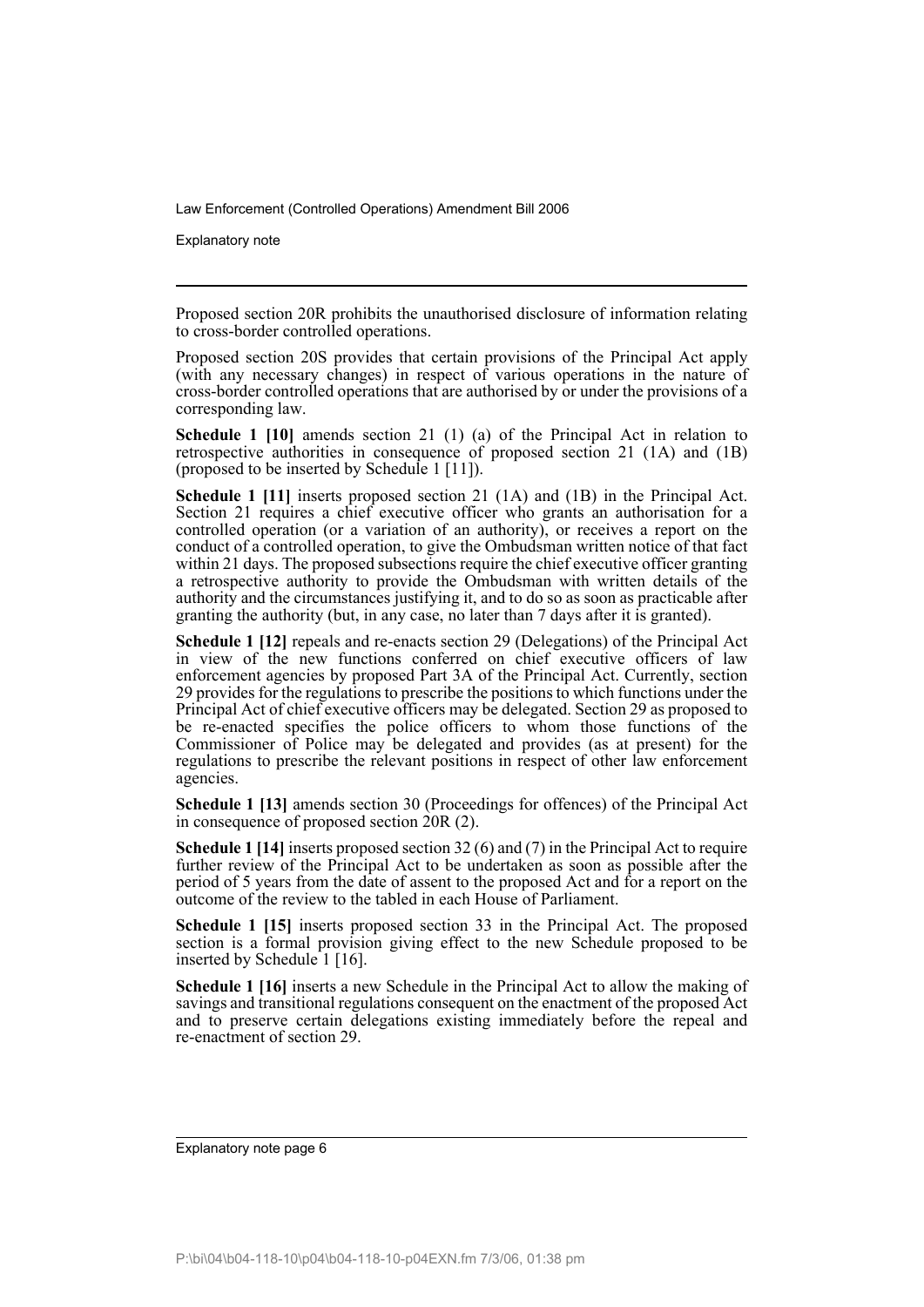Explanatory note

## **Schedule 2 Amendment of Law Enforcement (Controlled Operations) Regulation 1998**

**Schedule 2** repeals and re-makes clause 13 (Delegations: section 29) of the *Law Enforcement (Controlled Operations) Regulation 1998* in consequence of the repeal and re-enactment of section 29 of the Principal Act.

## **Schedule 3 Amendment of Criminal Procedure Act 1986**

**Schedule 3** inserts a reference to an offence under proposed section 20R (2) of the *Law Enforcement (Controlled Operations) Act 1997* in Table 2 in Schedule 1 to the *Criminal Procedure Act 1986*. That Table specifies the indictable offences that a Local Court is required to deal with summarily unless the prosecuting authority elects otherwise.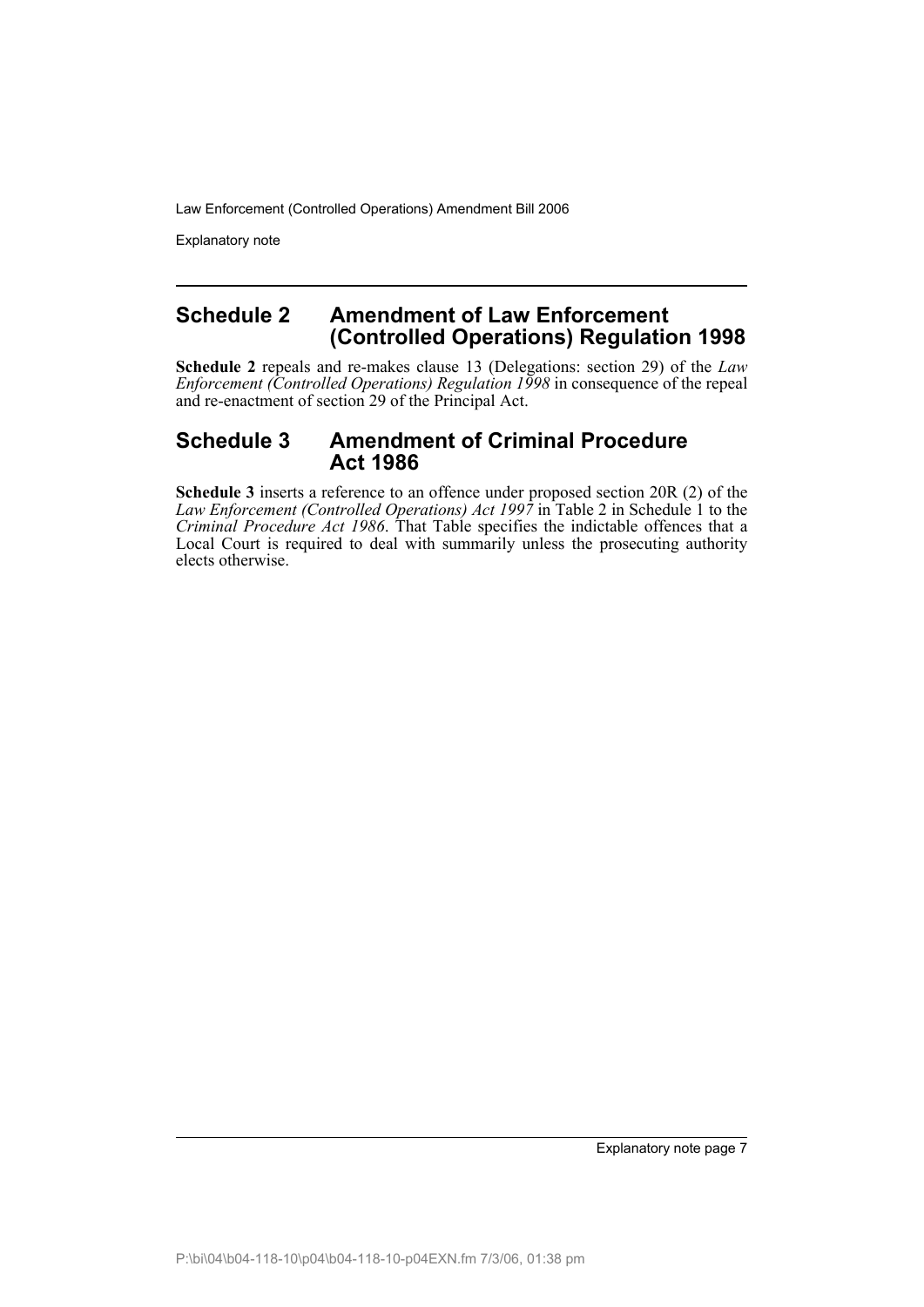Explanatory note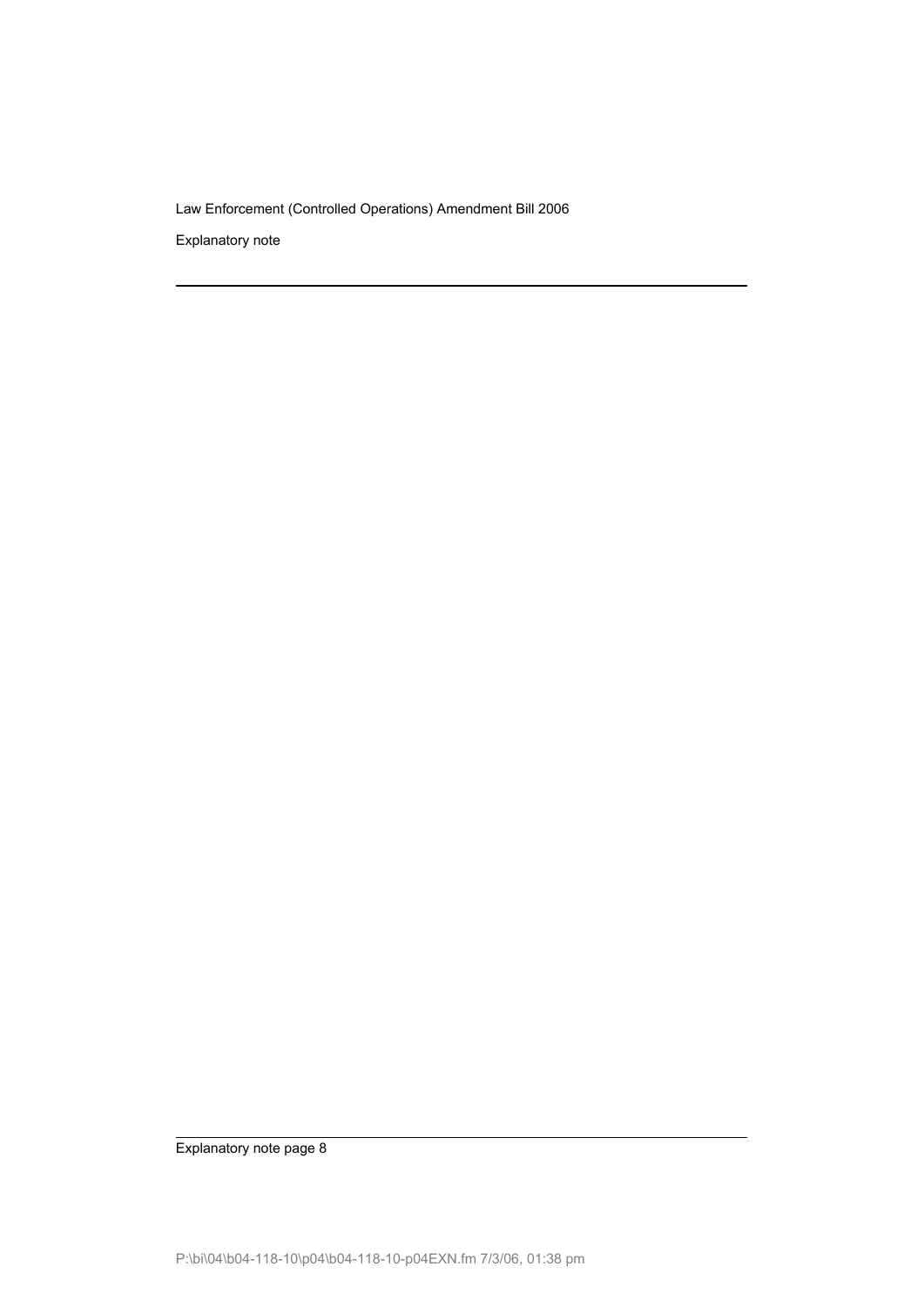First print



New South Wales

# **Law Enforcement (Controlled Operations) Amendment Bill 2006**

## **Contents**

|            |                                                                         | Page |
|------------|-------------------------------------------------------------------------|------|
|            | Name of Act                                                             |      |
| 2          | Commencement                                                            |      |
| 3          | Amendment of Law Enforcement (Controlled Operations)<br>Act 1997 No 136 | 2    |
| 4          | Amendment of Law Enforcement (Controlled Operations)<br>Regulation 1998 | 2    |
| 5          | Amendment of Criminal Procedure Act 1986 No 209                         | 2    |
| 6          | Repeal of Act                                                           | 2    |
| Schedule 1 | Amendment of Law Enforcement (Controlled Operations)<br>Act 1997        | 3    |
| Schedule 2 | Amendment of Law Enforcement (Controlled Operations)<br>Regulation 1998 | 20   |
| Schedule 3 | Amendment of Criminal Procedure Act 1986                                | 21   |

b04-118-10.p04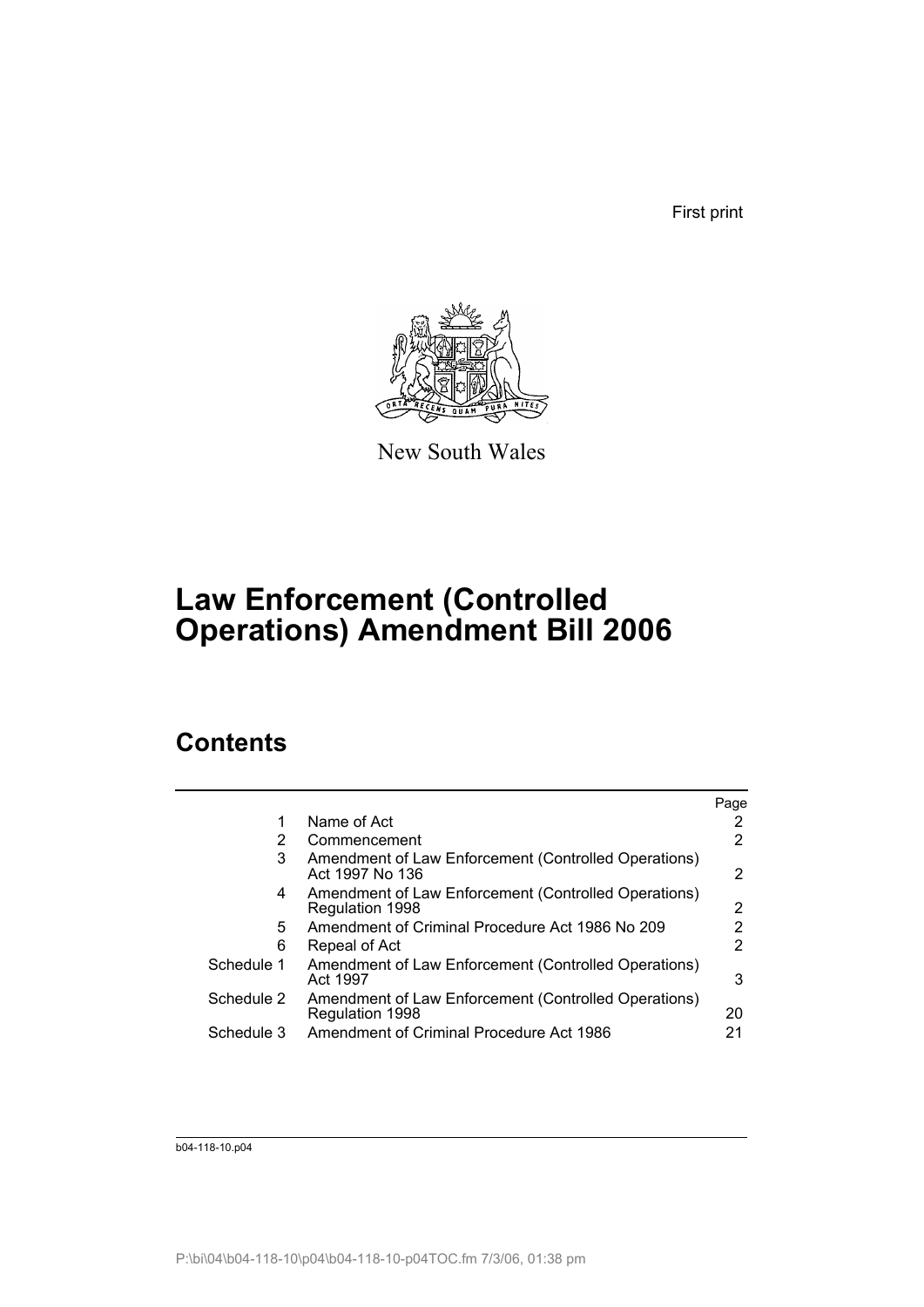Contents

Page

Contents page 2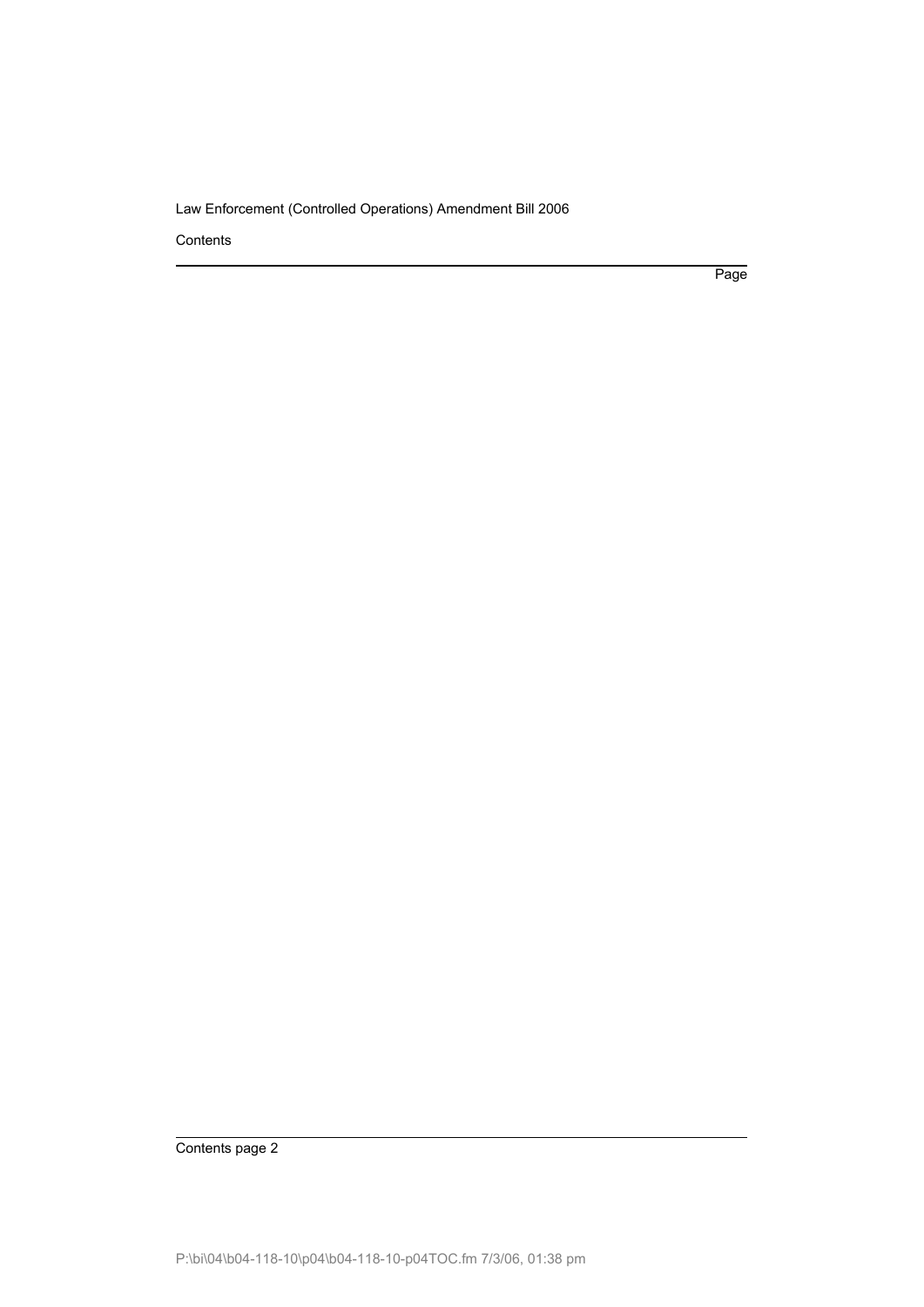

New South Wales

# **Law Enforcement (Controlled Operations) Amendment Bill 2006**

No , 2006

### **A Bill for**

An Act to amend the *Law Enforcement (Controlled Operations) Act 1997* with respect to cross-border investigations and authorisations under the Act; to make consequential amendments to other legislation; to provide for a further review of the Act; and for other purposes.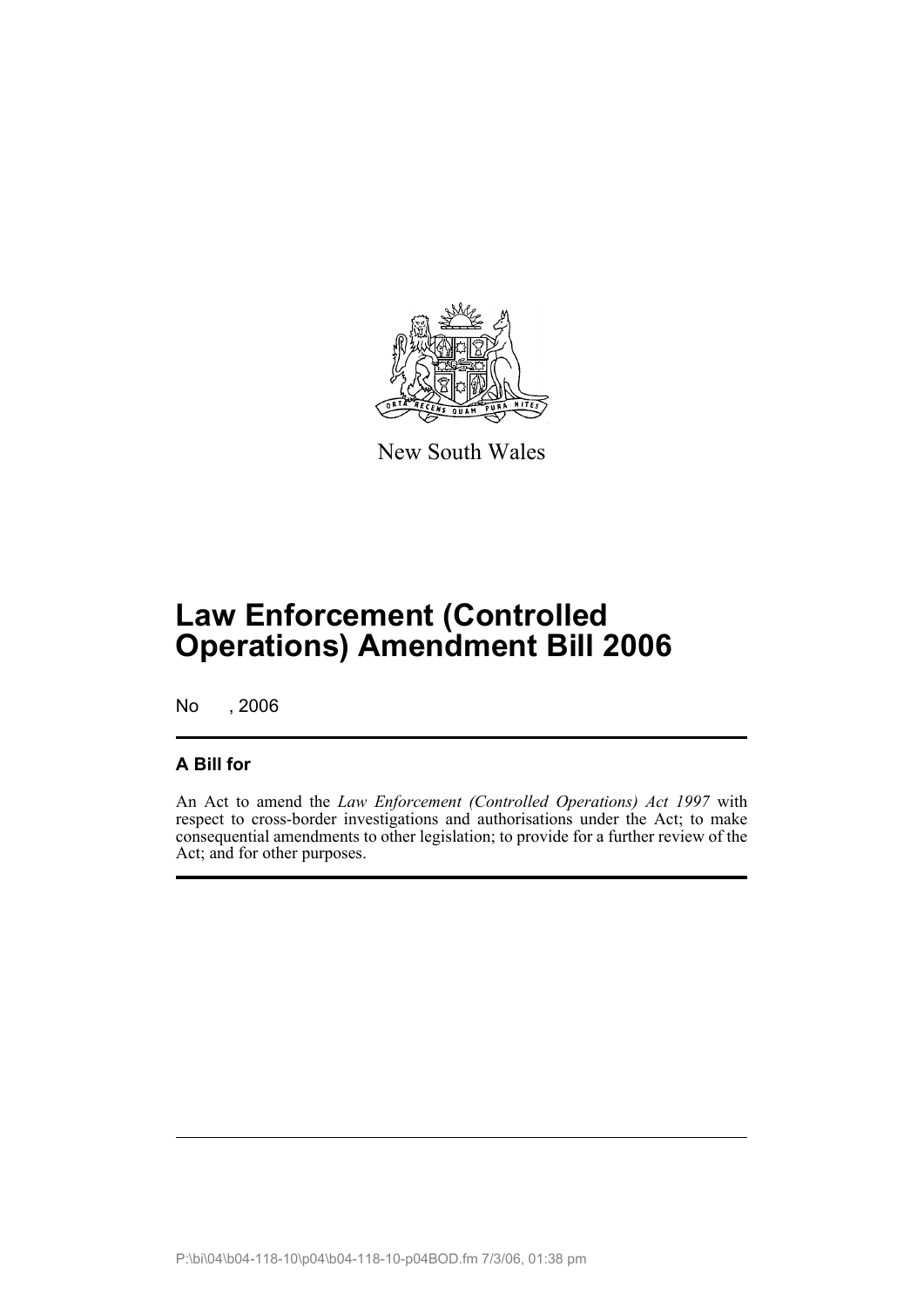<span id="page-11-5"></span><span id="page-11-4"></span><span id="page-11-3"></span><span id="page-11-2"></span><span id="page-11-1"></span><span id="page-11-0"></span>

|              | The Legislature of New South Wales enacts:                                                                                                                       | 1                   |
|--------------|------------------------------------------------------------------------------------------------------------------------------------------------------------------|---------------------|
| 1            | <b>Name of Act</b>                                                                                                                                               | $\overline{2}$      |
|              | This Act is the Law Enforcement (Controlled Operations) Amendment<br>Act 2006.                                                                                   | 3<br>4              |
| $\mathbf{2}$ | Commencement                                                                                                                                                     | 5                   |
|              | This Act commences on a day or days to be appointed by proclamation.                                                                                             | 6                   |
| 3            | Amendment of Law Enforcement (Controlled Operations) Act 1997<br><b>No 136</b>                                                                                   | $\overline{7}$<br>8 |
|              | The Law Enforcement (Controlled Operations) Act 1997 is amended as<br>set out in Schedule 1.                                                                     | 9<br>10             |
| 4            | <b>Amendment of Law Enforcement (Controlled Operations)</b><br><b>Regulation 1998</b>                                                                            | 11<br>12            |
|              | The Law Enforcement (Controlled Operations) Regulation 1998 is<br>amended as set out in Schedule 2.                                                              | 13<br>14            |
| 5            | Amendment of Criminal Procedure Act 1986 No 209                                                                                                                  | 15                  |
|              | The Criminal Procedure Act 1986 is amended as set out in Schedule 3.                                                                                             | 16                  |
| 6            | <b>Repeal of Act</b>                                                                                                                                             | 17                  |
|              | This Act is repealed on the day following the day on which all of the<br>(1)<br>provisions of this Act have commenced.                                           | 18<br>19            |
|              | The repeal of this Act does not, because of the operation of section 30<br>(2)<br>of the <i>Interpretation Act 1987</i> , affect any amendment made by this Act. | 20<br>21            |
|              |                                                                                                                                                                  |                     |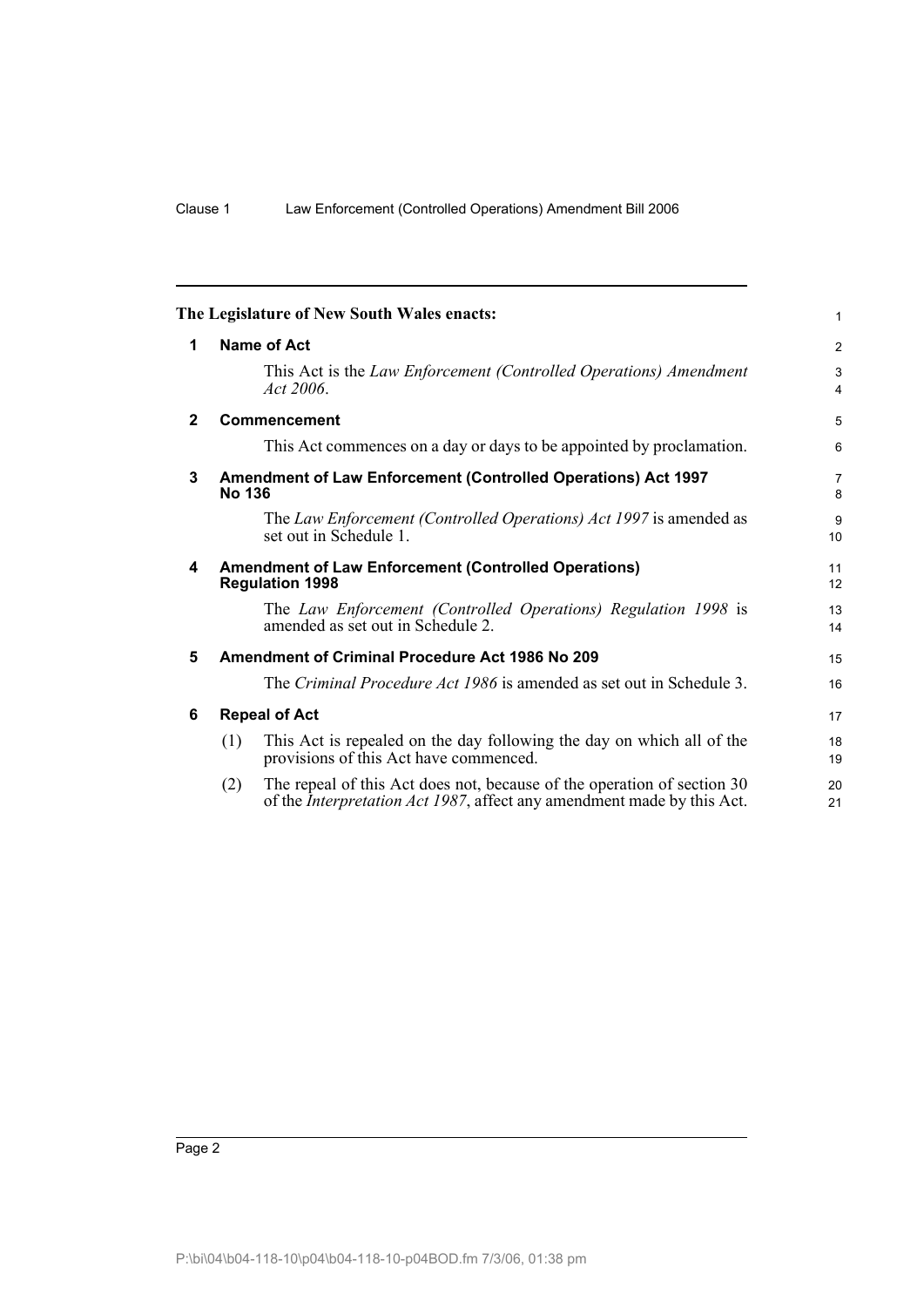Amendment of Law Enforcement (Controlled Operations) Act 1997 Schedule 1

## <span id="page-12-0"></span>**Schedule 1 Amendment of Law Enforcement (Controlled Operations) Act 1997**

(Section 3)

1  $\mathfrak{p}$ 

#### **[1] Section 3 Definitions**

Insert in alphabetical order:

*controlled conduct* means conduct in respect of which, but for section 20K or 20L, a person would be criminally liable.

*corresponding authorised operation* means any operation in the nature of a cross-border controlled operation that is authorised by or under the provisions of a corresponding law.

*corresponding authority* means an authority authorising a cross-border controlled operation (within the meaning of a corresponding law) that is in force under a corresponding law.

*corresponding participant* means a person who is authorised by a corresponding authority to participate in a corresponding authorised operation.

*cross-border controlled operation* means a controlled operation that is, will be, or is likely to be, conducted in this jurisdiction and in one or more participating jurisdictions.

*participating jurisdiction* means a jurisdiction in which a corresponding law is in force.

*sexual offence* means:

- (a) an offence under Division 10 or 10A of Part 3 of the *Crimes Act 1900*, or
- (b) any other offence of a similar kind prescribed by the regulations for the purposes of this definition.

*this jurisdiction* means New South Wales.

#### **[2] Section 3, definition of "principal law enforcement officer"**

Insert ", and to have responsibility for," after "to conduct".

#### **[3] Section 3 (2) and (3)**

Insert at the end of section 3:

(2) For the purposes of this Act, a cross-border controlled operation is taken to be conducted in this jurisdiction (whether or not it is also conducted in another jurisdiction) if a participant in the operation is a law enforcement officer of this jurisdiction.

**Note.** Subsection (2) is intended to cover the situation where an officer of this jurisdiction is conducting an operation in another jurisdiction for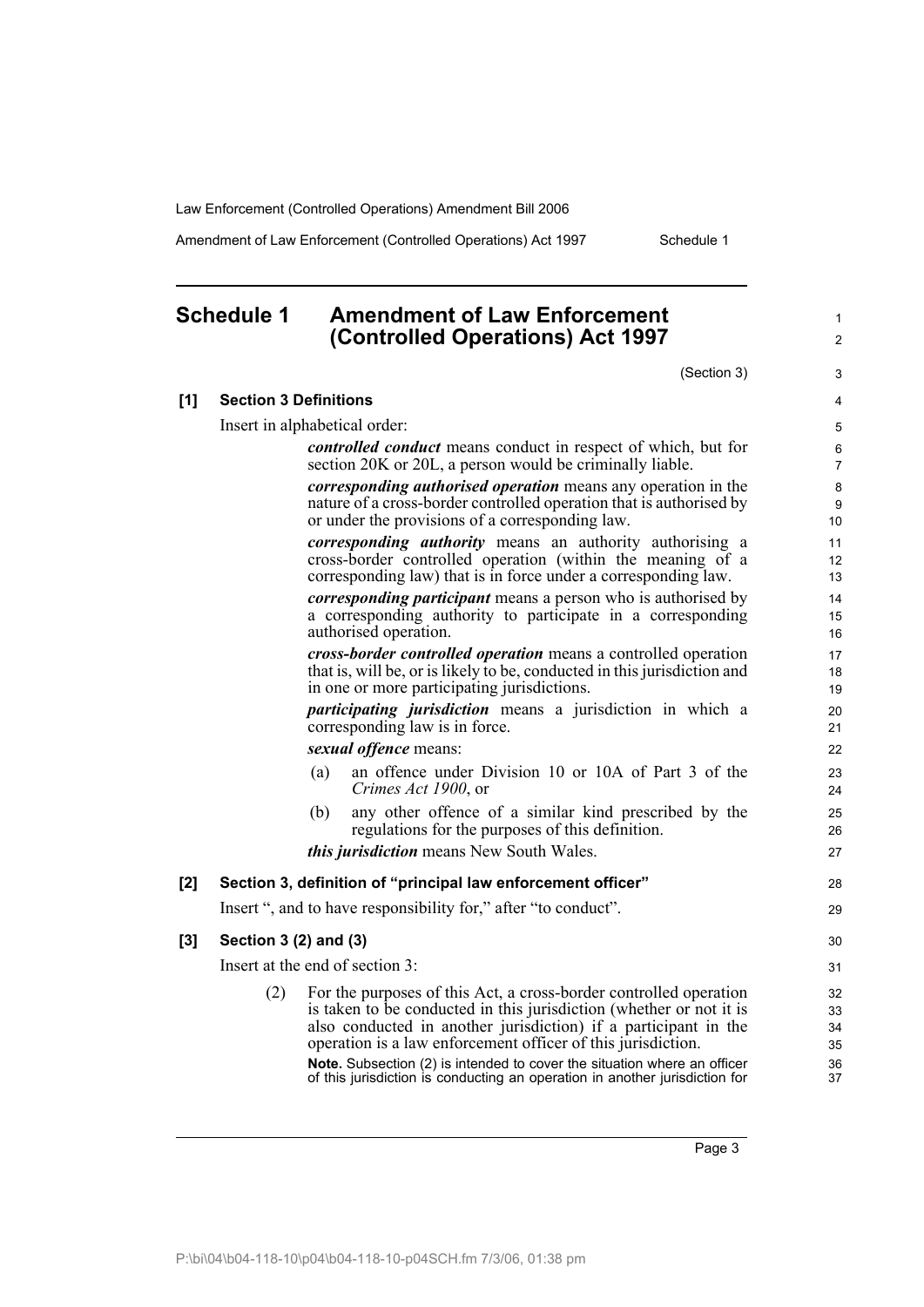29 30

Schedule 1 Amendment of Law Enforcement (Controlled Operations) Act 1997

the purposes of obtaining evidence of an offence in this jurisdiction (for example, a NSW officer is investigating a conspiracy to import drugs into NSW from Victoria, and the operation is to be conducted wholly in Victoria). (3) Notes included in this Act do not form part of this Act. **[4] Section 3A Act not to affect certain matters** Insert after section 3A (3): (3A) Despite the other provisions of this section, in determining whether evidence should be admitted or excluded in any proceedings, the fact that the evidence was obtained as a result of a person engaging in criminal activity is to be disregarded if: (a) the person was a participant or corresponding participant acting in the course of an authorised operation or corresponding authorised operation, and (b) the criminal activity was a controlled activity within the meaning of this Act or controlled conduct within the meaning of a corresponding law. **[5] Part 2 Authorisation of controlled operations** Insert after the heading to the Part: **Note.** Part 3A contains additional provisions relating to cross-border controlled operations. **[6] Section 6 Determination of applications** Omit section 6 (5). **[7] Section 7 Certain matters not to be authorised** Insert at the end of section  $7(1)(b)$ : , or (c) engaging in conduct that involves the commission of a sexual offence against any person. **[8] Section 14** Omit the section. Insert instead: **14 Retrospective authority** (1) If a participant in an authorised operation engages in unlawful conduct (other than unlawful conduct that is a controlled activity) in the course of the operation, the principal law enforcement officer for the operation may, within 24 hours after the participant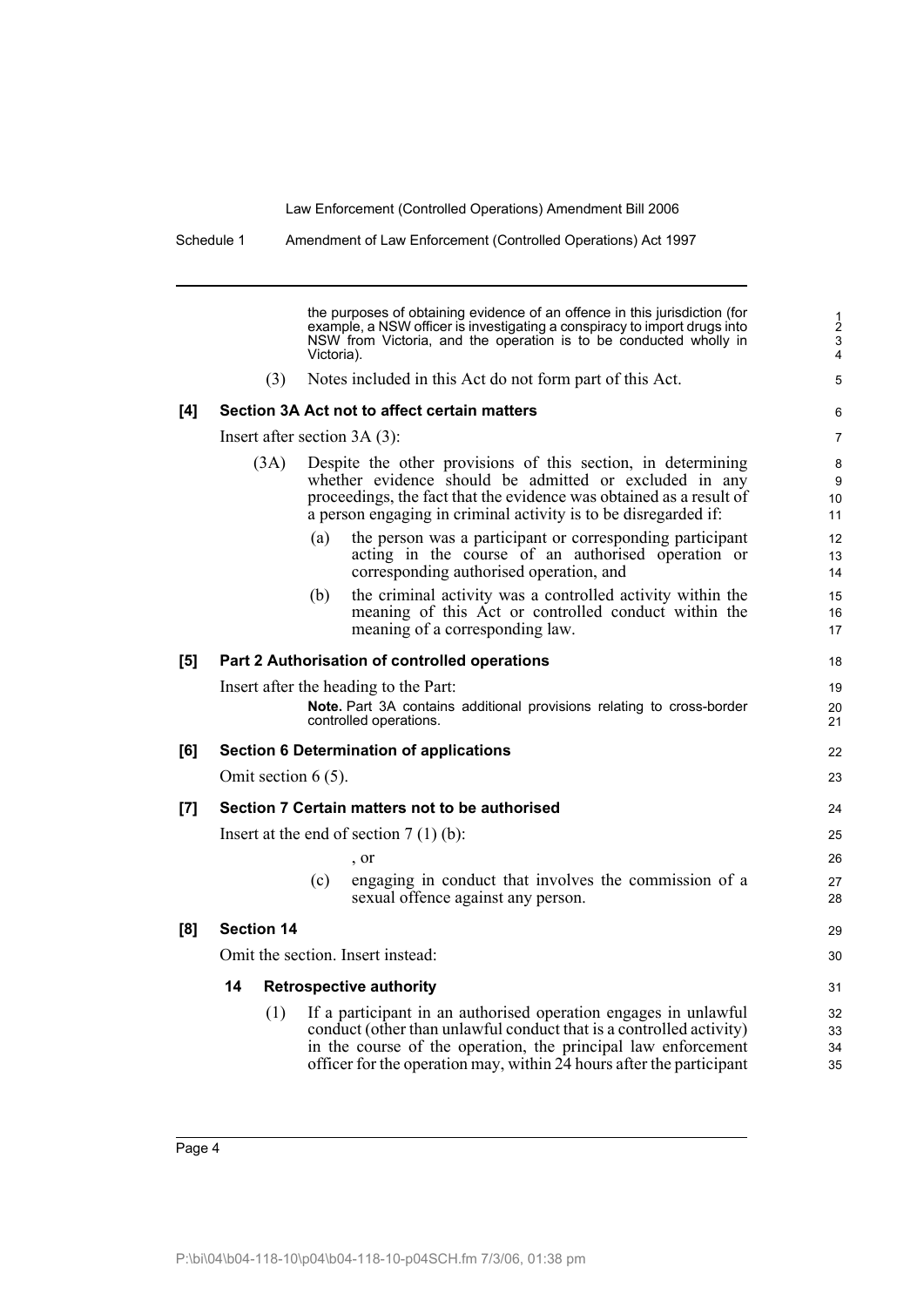engages in that conduct, apply to the chief executive officer for retrospective authority for the conduct. (2) An application under this section may be made in such manner as the chief executive officer may permit. (3) The chief executive officer may require the principal law enforcement officer to furnish such information concerning the relevant conduct as is necessary for the chief executive officer's proper consideration of the application. (4) After considering an application under subsection (1), and any additional information furnished under subsection (3), the chief executive officer: (a) may grant retrospective authority in accordance with the application, or (b) may refuse the application. (5) Retrospective authority may not be granted unless the chief executive officer is satisfied: (a) that the following circumstances existed when the relevant conduct occurred: (i) the participant who engaged in the conduct believed on reasonable grounds: (A) that there was a substantial risk to the success of the authorised operation, or (B) that there was a substantial risk to the health or safety of a participant in the operation, or any other person, as a direct result of the conduct of the authorised operation, or (C) that criminal activity or corrupt conduct other than the criminal activity or corrupt conduct in respect of which the authorised operation is being conducted had occurred, or was likely to occur, and that there was a substantial risk that evidence relating to that criminal activity or corrupt conduct would be lost, (ii) the participant could not avoid that risk otherwise than by engaging in the relevant conduct, and (b) that, at all times prior to those circumstances arising, the participant had been acting in good faith and in accordance with the relevant code of conduct, and (c) that the participant had not foreseen, and could not reasonably be expected to have foreseen, that those 1  $\overline{2}$ 3 4 5 6 7 8 9 10 11 12 13 14 15 16 17 18 19  $20$ 21 22 23  $24$ 25 26 27 28 29 30 31 32 33 34 35 36 37 38 39 40

Page 5

41

circumstances would arise, and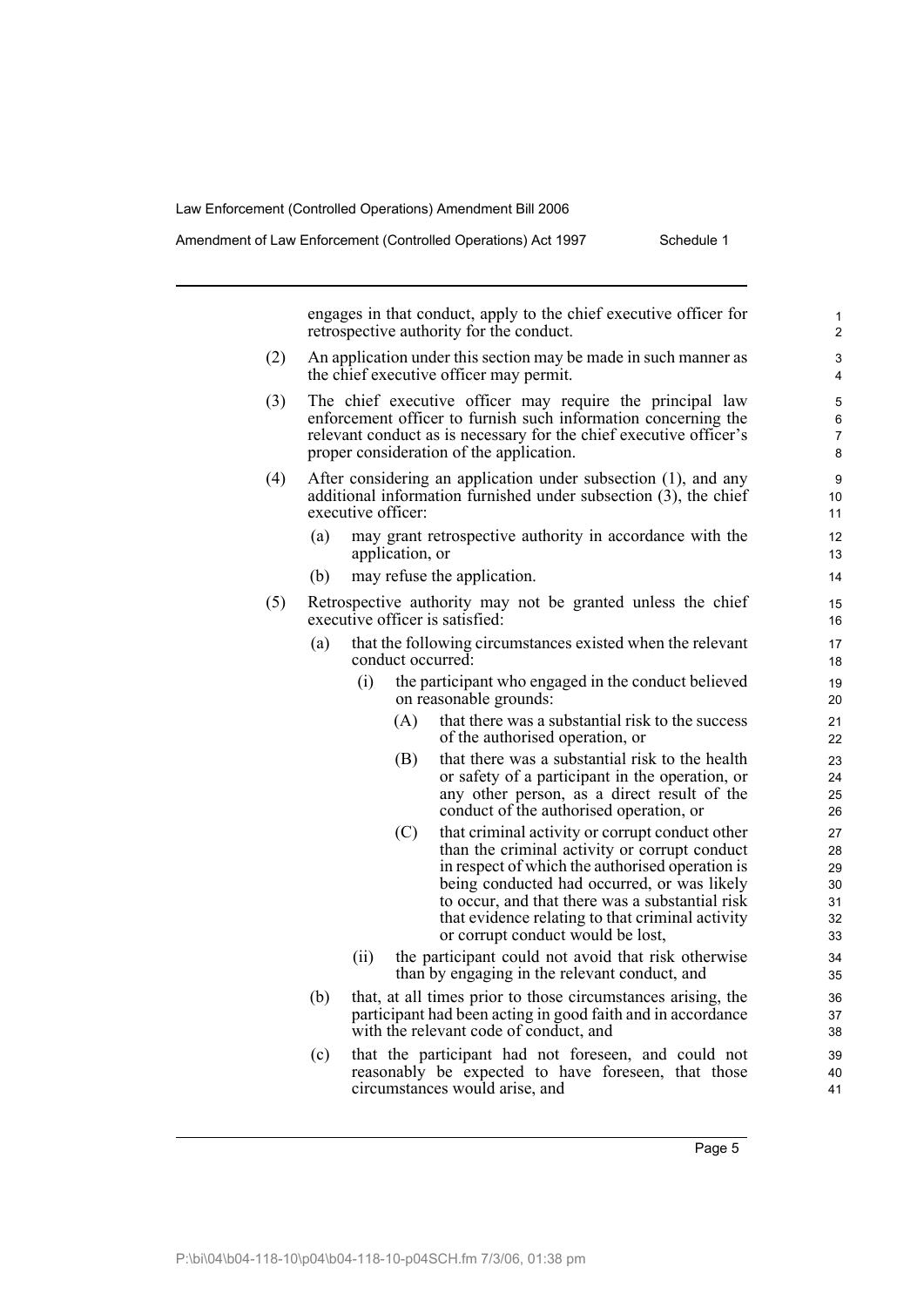|         |                      | (d)<br>that, had it been possible to foresee that those<br>circumstances would arise, authority for the relevant<br>conduct would have been sought, and                                                  | 1<br>$\overline{c}$<br>3 |
|---------|----------------------|----------------------------------------------------------------------------------------------------------------------------------------------------------------------------------------------------------|--------------------------|
|         |                      | it was not reasonably possible in those circumstances for<br>(e)<br>the participant to seek a variation of the authority for the<br>operation to authorise the relevant conduct.                         | 4<br>5<br>6              |
|         | (6)                  | Subsection (5) does not allow retrospective authority to be<br>granted with respect to conduct giving rise to any of the<br>following:                                                                   | 7<br>8<br>9              |
|         |                      | the offence of murder,<br>(a)                                                                                                                                                                            | 10                       |
|         |                      | any other offence for which the common law defence of<br>(b)<br>duress would not be available.                                                                                                           | 11<br>12                 |
| Part 3A |                      |                                                                                                                                                                                                          | 13                       |
|         | Insert after Part 3: |                                                                                                                                                                                                          | 14                       |
|         |                      |                                                                                                                                                                                                          |                          |
|         |                      | Part 3A Cross-border controlled operations                                                                                                                                                               | 15                       |
| 20A     |                      | Application of Act to cross-border controlled operations                                                                                                                                                 | 16                       |
|         | (1)                  | This Act applies in respect of cross-border controlled operations<br>(with any necessary modifications), subject to the modifications<br>set out in this Part.                                           | 17<br>18<br>19           |
|         | (2)                  | Section 14 (Retrospective authority) does not apply in respect of<br>a cross-border controlled operation.                                                                                                | 20<br>21                 |
| 20B     |                      | <b>Definitions</b>                                                                                                                                                                                       | 22                       |
|         | (1)                  | For the purposes of this Part:                                                                                                                                                                           | 23                       |
|         |                      | <i>illicit goods</i> means goods the possession of which is a<br>contravention of a law of this jurisdiction.                                                                                            | 24<br>25                 |
|         |                      | <i>relevant offence</i> means:                                                                                                                                                                           | 26                       |
|         |                      | an offence against the law of this jurisdiction that carries a<br>(a)<br>maximum penalty of imprisonment for 3 years or more, or                                                                         | 27<br>28                 |
|         |                      | any other offence against the law of this jurisdiction that is<br>(b)<br>prescribed by the regulations.                                                                                                  | 29<br>30                 |
|         |                      | suspect, when used as a noun, means a person reasonably<br>suspected of having committed or being likely to have<br>committed, or of committing or being likely to be committing, a<br>relevant offence. | 31<br>32<br>33<br>34     |
|         |                      |                                                                                                                                                                                                          |                          |

**[9]**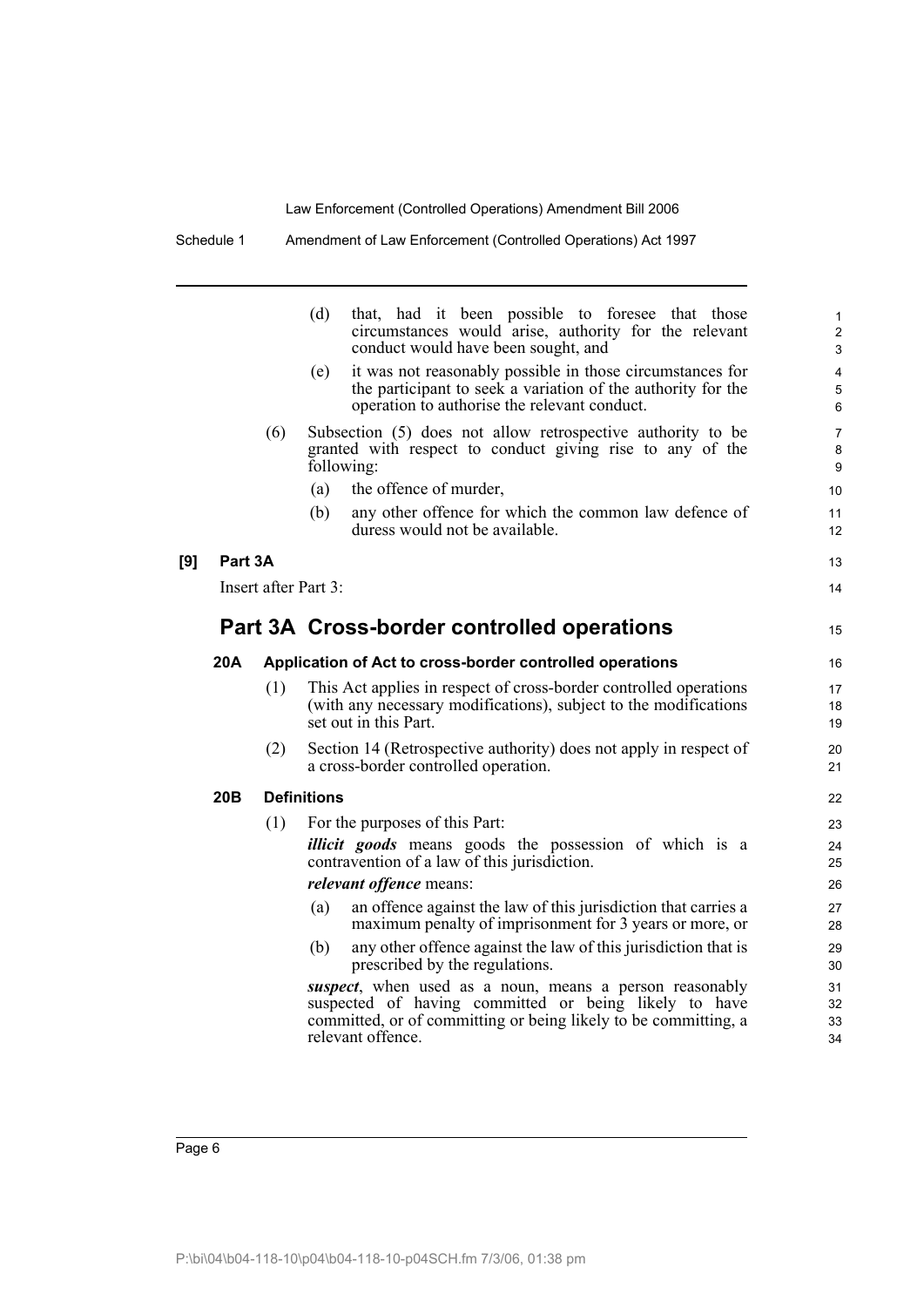|            | (2) | For the purposes of this Part, references in this Act:<br>to a <i>controlled activity</i> are to be construed (with any<br>(a)                                                                                                                                                                                               | $\mathbf{1}$<br>$\boldsymbol{2}$ |
|------------|-----|------------------------------------------------------------------------------------------------------------------------------------------------------------------------------------------------------------------------------------------------------------------------------------------------------------------------------|----------------------------------|
|            |     | necessary modifications) as references to controlled<br><i>conduct</i> , and                                                                                                                                                                                                                                                 | 3<br>4                           |
|            |     | to <i>criminal activity or corrupt conduct</i> as a single phrase<br>(b)<br>(but not to <i>criminal activity</i> on its own) are to be construed<br>(with any necessary modifications) as references to a<br>relevant offence.                                                                                               | 5<br>6<br>$\overline{7}$<br>8    |
| <b>20C</b> |     | Applications for authorities to conduct cross-border controlled<br>operations                                                                                                                                                                                                                                                | 9<br>10                          |
|            | (1) | An application under section 5 for an authority to conduct a<br>proposed cross-border controlled operation:                                                                                                                                                                                                                  | 11<br>12                         |
|            |     | must be made to the chief executive officer of the law<br>(a)<br>enforcement agency concerned, and                                                                                                                                                                                                                           | 13<br>14                         |
|            |     | must state that the proposed controlled operation is a<br>(b)<br>cross-border controlled operation, and                                                                                                                                                                                                                      | 15<br>16                         |
|            |     | must specify (in place of the particulars required by<br>(c)<br>section $5(2A)(b)$ the relevant offence in respect of which<br>the proposed operation is to be conducted.                                                                                                                                                    | 17<br>18<br>19                   |
|            | (2) | Without limiting any regulations made under section 5 (2B), an<br>urgent application for an authority to conduct a proposed<br>cross-border controlled operation may be made only if the<br>applicant has reason to believe that the delay caused by making a<br>formal application may affect the success of the operation. | 20<br>21<br>22<br>23<br>24       |
|            | (3) | Nothing in this Act prevents an application for an authority being<br>made in respect of a cross-border controlled operation that has<br>been the subject of a previous application, but in that case the<br>subsequent application must be a formal application.                                                            | 25<br>26<br>27<br>28             |
|            | (4) | As soon as practicable after making an urgent application for an<br>authority to conduct a cross-border controlled operation, the<br>applicant must make a record in writing of the application and<br>give a copy of it to the chief executive officer.                                                                     | 29<br>30<br>31<br>32             |
| <b>20D</b> |     | Determination of applications for authorities to conduct<br>cross-border controlled operations-additional criteria to be met                                                                                                                                                                                                 | 33<br>34                         |
|            | (1) | An authority to conduct a cross-border controlled operation may<br>not be granted unless the chief executive officer is satisfied as to<br>the matters set out in this section (in addition to the matters<br>specified in section 6, as modified by this section).                                                          | 35<br>36<br>37<br>38             |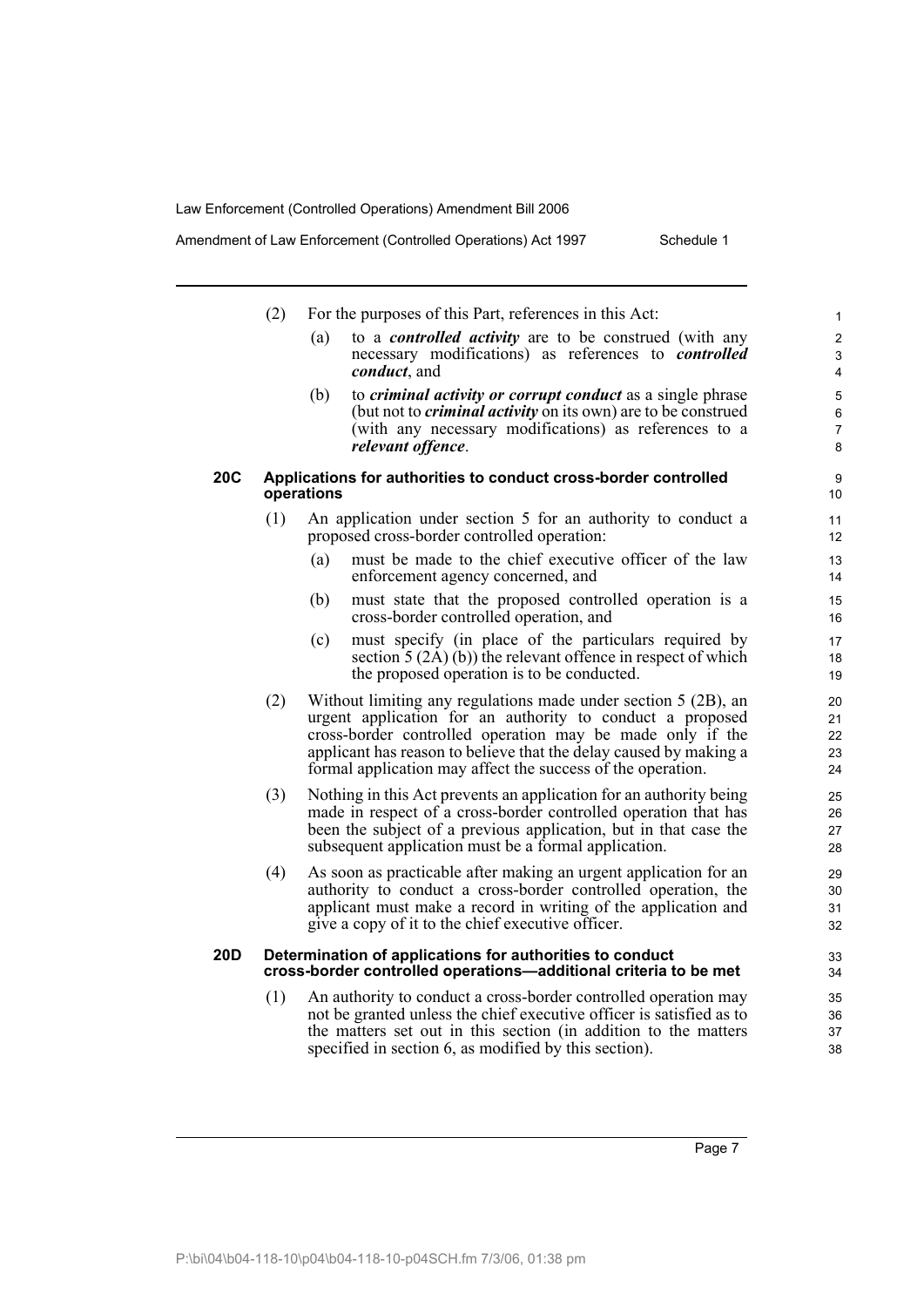- (2) The chief executive officer must be satisfied on reasonable grounds:
	- (a) that a relevant offence has been, is being, or is likely to be, committed, and

36 37 38

- (b) that the controlled operation will be, or is likely to be, conducted in this jurisdiction and in one or more participating jurisdictions, and
- (c) that the nature and extent of the suspected criminal activity are such as to justify the conduct of a controlled operation in this jurisdiction and in one or more participating jurisdictions, and
- (d) that the operation will be conducted in a way that will minimise the risk of more illicit goods being under the control of persons (other than law enforcement officers) at the end of the operation than are reasonably necessary to enable the officers to achieve the purpose of the controlled operation.

#### **20E Form of authority to conduct cross-border controlled operation**

An authority to conduct a cross-border controlled operation must (in addition to the requirements of section  $8(2)$ ):

- (a) state the name and rank or position of the chief executive officer, and
- (b) state that it authorises the conduct of a cross-border controlled operation, and
- (c) state whether it is a formal authority or an urgent authority, and
- (d) state the participating jurisdictions in which the controlled conduct is, or is likely, to be engaged in, and
- (e) identify (to the extent known) any suspect, and
- (f) state the date and time when the authority is granted, and
- (g) identify (to the extent known):
	- (i) the nature and quantity of any illicit goods that will be involved in the operation, and
	- (ii) the route through which those goods will pass in the course of the operation.

#### **20F Duration of authorities for cross-border controlled operations**

Section 8 (2) (f) and (g) are to be construed, in respect of an authority to conduct a cross-border controlled operation, as if the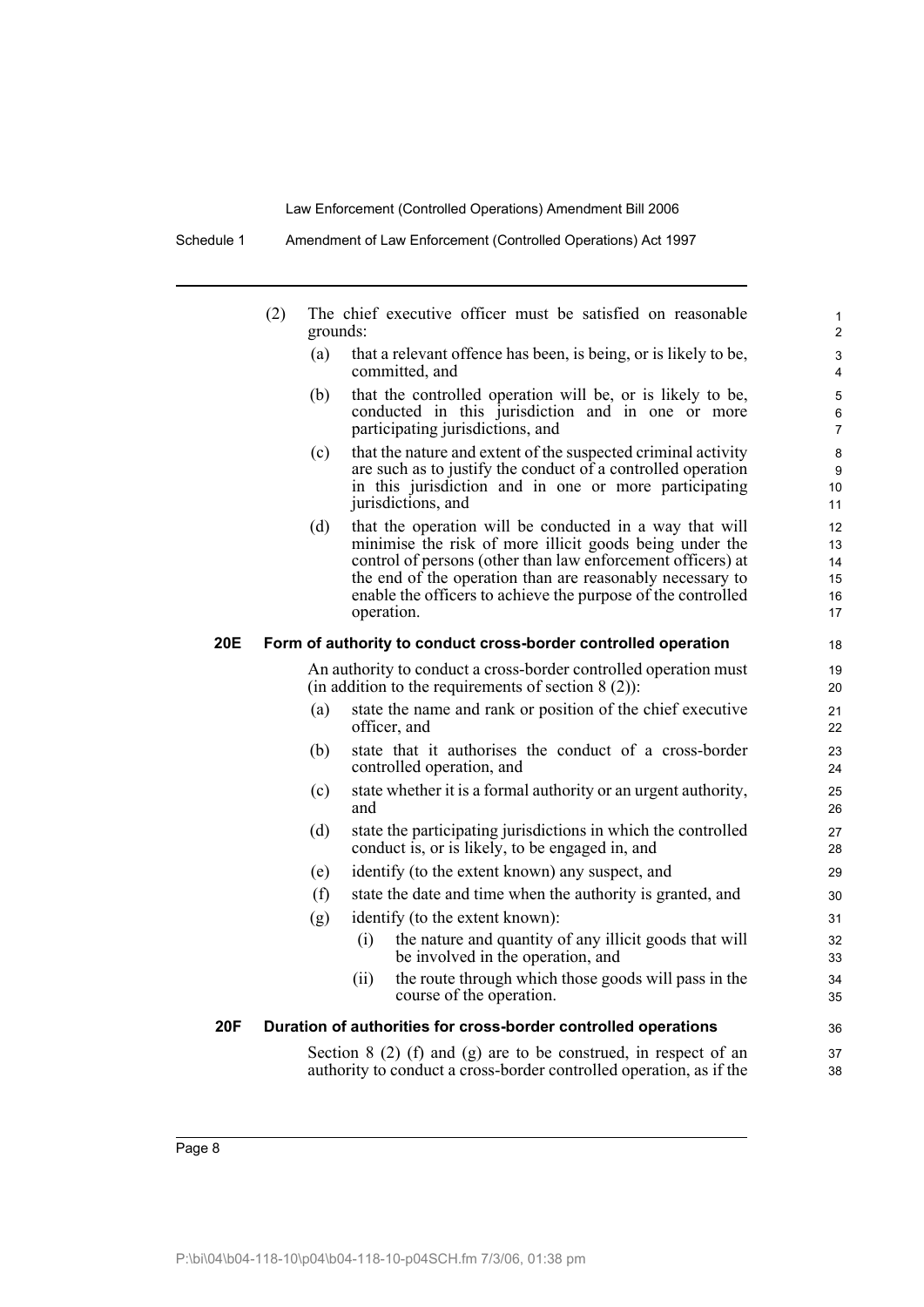Amendment of Law Enforcement (Controlled Operations) Act 1997 Schedule 1

1  $\overline{2}$ 

periods of 72 hours and 6 months specified in those paragraphs were periods of 7 days and 3 months, respectively.

#### **20G Variation of authorities**

- (1) An authority to conduct a cross-border controlled operation may be varied under section 10 by the chief executive officer at any time on the chief executive officer's own initiative (as well as on application under that section).
- (2) An application for a variation of an authority to conduct a cross-border controlled operation may be made (and an application may be granted) for the purpose (in addition to the purposes specified in section 10 (1)) of identifying additional suspects (to the extent known).
- (3) Section 10 (1A) is to be construed, in respect of a variation of an authority to conduct a cross-border controlled operation, as if the period of 6 months specified in that subsection were a period of 3 months.
- (4) A variation cannot be made that has the effect of extending the period of validity of an urgent authority in respect of a cross-border controlled operation.
- (5) An urgent application for a variation of an authority to conduct a proposed cross-border controlled operation may be made only if the applicant has reason to believe that the delay caused by making a formal application may affect the success of the operation.

#### **20H Effect of authorities to conduct cross-border controlled operations**

- (1) An authority to conduct a cross-border controlled operation authorises each participant to engage in the activities referred to in section 13 in this jurisdiction and in any participating jurisdiction (subject to any corresponding law of the participating jurisdiction).
- (2) The authority to engage in controlled conduct given to a participant in a cross-border controlled operation cannot be delegated to any other person.

#### **20I Documents relating to cross-border controlled operations**

The chief executive officer of a law enforcement agency must cause the following to be kept in relation to cross-border controlled operations: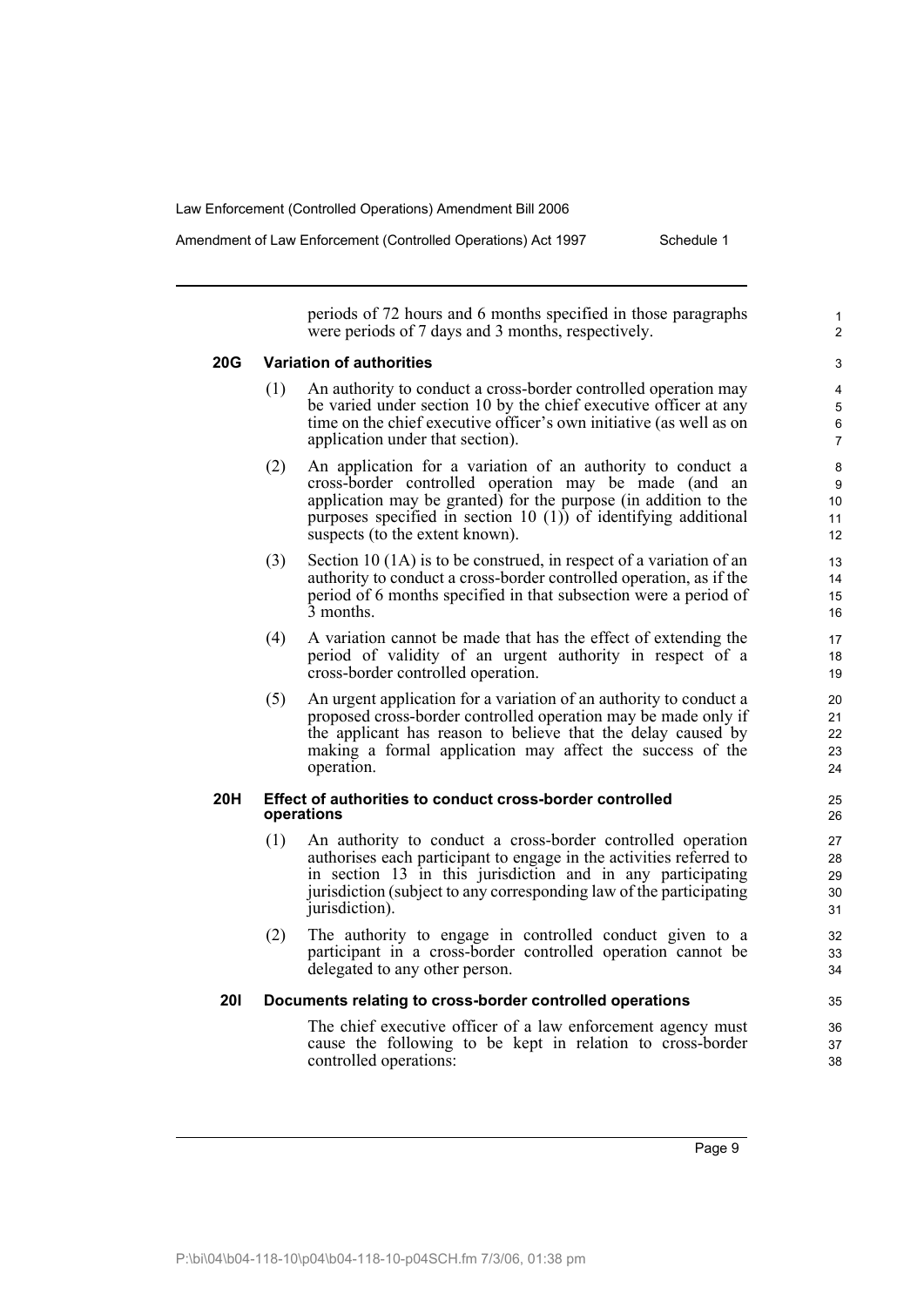|     |     | (a)      | each formal application made by a law enforcement officer<br>of the agency,                                                                               | 1<br>$\overline{2}$    |
|-----|-----|----------|-----------------------------------------------------------------------------------------------------------------------------------------------------------|------------------------|
|     |     | (b)      | each formal application granted to a law enforcement<br>officer of the agency,                                                                            | 3<br>4                 |
|     |     | (c)      | each formal variation application made by a law<br>enforcement officer of the agency,                                                                     | 5<br>6                 |
|     |     | (d)      | each formal variation of application granted to a law<br>enforcement officer of the agency,                                                               | $\overline{7}$<br>8    |
|     |     | (e)      | each order cancelling an authority granted to a law<br>enforcement officer of the agency,                                                                 | $\boldsymbol{9}$<br>10 |
|     |     | (f)      | each report of a principal law enforcement officer of the<br>agency under section 15 or 20 $Q(1)$ .                                                       | 11<br>12               |
| 20J |     |          | Register relating to cross-border controlled operations                                                                                                   | 13                     |
|     | (1) | be kept. | The chief executive officer of a law enforcement agency must<br>cause a register relating to cross-border controlled operations to                        | 14<br>15<br>16         |
|     | (2) |          | The register is to specify the following:                                                                                                                 | 17                     |
|     |     | (a)      | for each application (including an application for a<br>variation of authority) made under this Act in respect of a<br>cross-border controlled operation: | 18<br>19<br>20         |
|     |     |          | the date of the application, and<br>(i)                                                                                                                   | 21                     |
|     |     |          | whether the application was formal or urgent, and<br>(ii)                                                                                                 | 22                     |
|     |     |          | whether the application was granted, refused or<br>(iii)<br>withdrawn, and                                                                                | 23<br>24               |
|     |     |          | if the application was refused or withdrawn—the<br>(iv)<br>date and time of the refusal or withdrawal,                                                    | 25<br>26               |
|     |     | (b)      | for each authority granted to a law enforcement officer of<br>the agency in respect of a cross-border controlled<br>operation:                            | 27<br>28<br>29         |
|     |     |          | the date and time the authority was granted, and<br>(i)                                                                                                   | 30                     |
|     |     |          | whether the authority was formal or urgent, and<br>(ii)                                                                                                   | 31                     |
|     |     |          | the name and rank or position of the chief executive<br>(iii)<br>officer, and                                                                             | 32<br>33               |
|     |     |          | each relevant offence in respect of which controlled<br>(iv)<br>conduct under the authority was to be engaged in,<br>and                                  | 34<br>35<br>36         |
|     |     |          | the period of validity of the authority, and<br>(v)                                                                                                       | 37                     |
|     |     |          | if the authority was cancelled, the date and time of<br>(vi)<br>the cancellation, and                                                                     | 38<br>39               |
|     |     |          |                                                                                                                                                           |                        |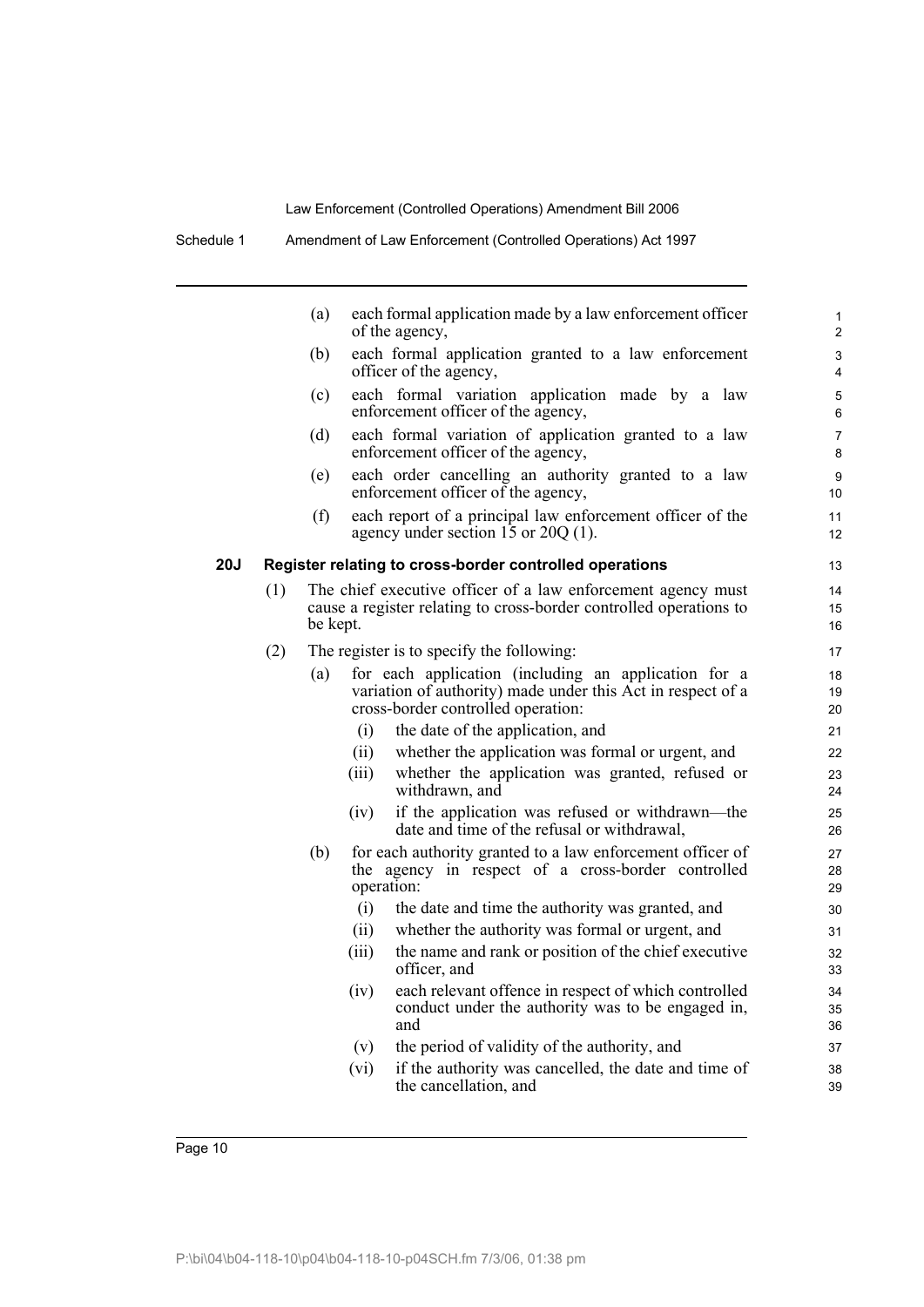Amendment of Law Enforcement (Controlled Operations) Act 1997 Schedule 1

|     |     |     | (vii)  | the date and time the authorised operation began and<br>the date of completion of the operation, and                                                                                                                                                                                                                                                                                        | 1<br>$\overline{2}$              |
|-----|-----|-----|--------|---------------------------------------------------------------------------------------------------------------------------------------------------------------------------------------------------------------------------------------------------------------------------------------------------------------------------------------------------------------------------------------------|----------------------------------|
|     |     |     | (viii) | the date on which the principal law enforcement<br>officer for the operation made a report under section<br>$15$ , and                                                                                                                                                                                                                                                                      | 3<br>4<br>5                      |
|     |     |     | (ix)   | if the authorised operation involved illicit goods, to<br>the extent known:                                                                                                                                                                                                                                                                                                                 | 6<br>$\overline{7}$              |
|     |     |     |        | the nature and quantity of the illicit goods,<br>(A)<br>and                                                                                                                                                                                                                                                                                                                                 | 8<br>9                           |
|     |     |     |        | (B)<br>the route through which the illicit goods<br>passed in the course of the operation, and                                                                                                                                                                                                                                                                                              | 10<br>11                         |
|     |     |     | (x)    | details of any loss of, or serious damage to, property<br>or any personal injuries, occurring in the course of,<br>or as a direct result of, the operation,                                                                                                                                                                                                                                 | 12<br>13<br>14                   |
|     |     | (c) |        | for each variation of authority:                                                                                                                                                                                                                                                                                                                                                            | 15                               |
|     |     |     | (i)    | the date and time the variation was made, and                                                                                                                                                                                                                                                                                                                                               | 16                               |
|     |     |     | (ii)   | whether the variation was formal or urgent, and                                                                                                                                                                                                                                                                                                                                             | 17                               |
|     |     |     | (iii)  | the name and rank or position of the chief executive<br>officer who made the variation.                                                                                                                                                                                                                                                                                                     | 18<br>19                         |
| 20K |     |     |        | Protection from criminal responsibility for controlled conduct<br>during authorised operations                                                                                                                                                                                                                                                                                              | 20<br>21                         |
|     | (1) |     |        | Section 16 (Lawfulness of controlled activities) does not apply in<br>relation to an authorised operation that is a cross-border<br>controlled operation.                                                                                                                                                                                                                                   | 22<br>23<br>24                   |
|     | (2) |     |        | However, despite any other Act or law of this jurisdiction, a<br>participant who engages in conduct (whether in this jurisdiction<br>or elsewhere) in an authorised operation that is a cross-border<br>controlled operation in the course of, and for the purposes of, the<br>operation, is not, if engaging in that conduct is an offence,<br>criminally responsible for the offence, if: | 25<br>26<br>27<br>28<br>29<br>30 |
|     |     | (a) |        | the conduct is authorised by, and is engaged in in<br>accordance with, the authority for the operation, and                                                                                                                                                                                                                                                                                 | 31<br>32                         |
|     |     | (b) |        | the conduct does not involve the participant's intentionally<br>inducing a person to commit an offence under a law of any<br>jurisdiction or the Commonwealth that the person would<br>not otherwise have intended to commit, and                                                                                                                                                           | 33<br>34<br>35<br>36             |
|     |     | (c) |        | the conduct does not involve the participant's engaging in<br>any conduct that is likely:                                                                                                                                                                                                                                                                                                   | 37<br>38                         |
|     |     |     | (i)    | to cause the death of, or serious injury to, any                                                                                                                                                                                                                                                                                                                                            | 39                               |

Page 11

40

person, or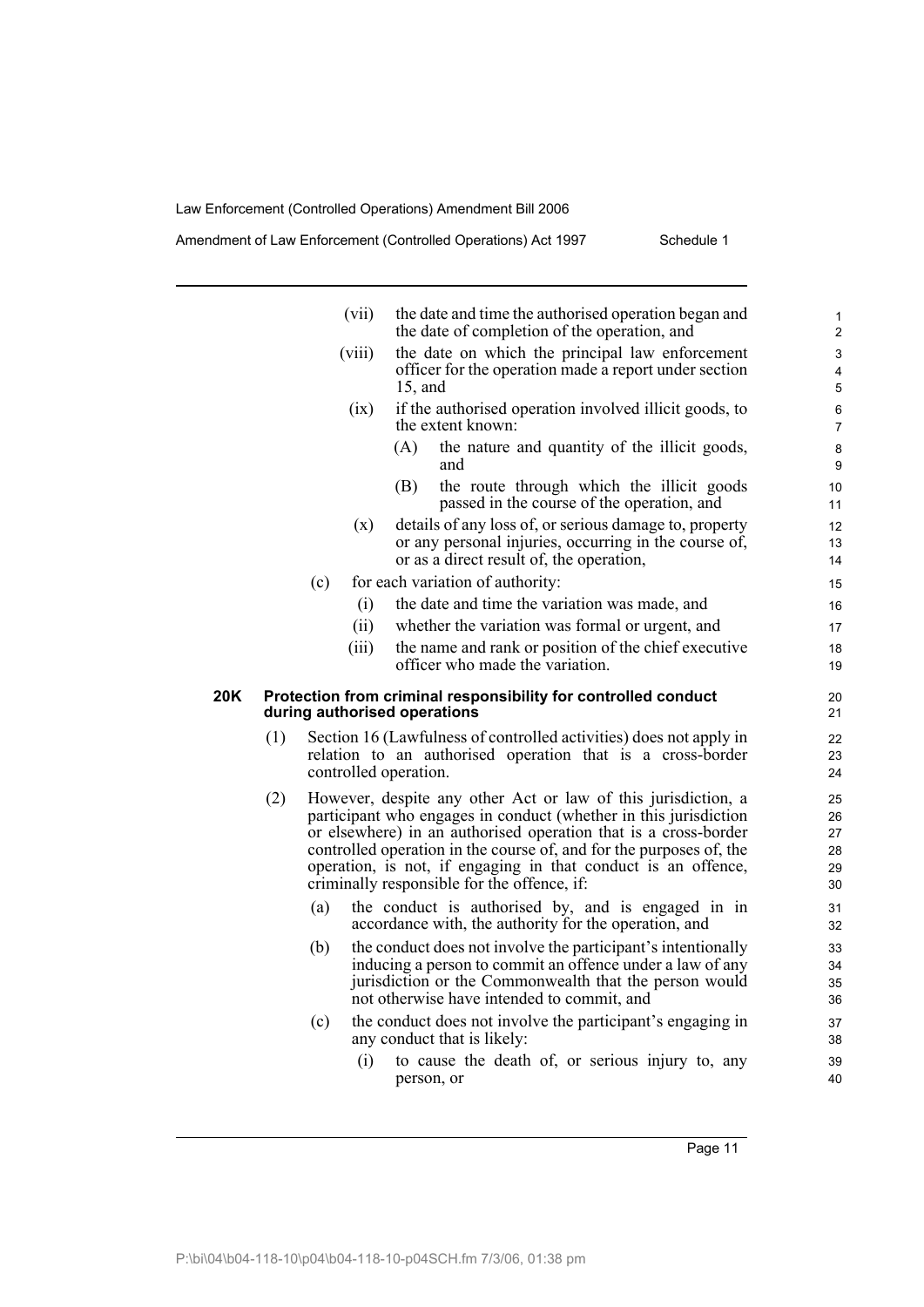(ii) to involve the commission of a sexual offence against any person, and

(d) the participant is a civilian participant—he or she acts in accordance with the instructions of a law enforcement officer.

#### **20L Protection from criminal responsibility for certain ancillary conduct**

- (1) Section 18 (Lawfulness of certain ancillary activities) does not apply in relation to an authorised operation that is an authorised cross-border controlled operation.
- (2) This section applies to conduct such as aiding and abetting the commission of an offence or of conspiring to commit an offence (*ancillary conduct*) for which a person may be criminally responsible because it involves conduct engaged in by another person that is controlled conduct for which the other person would (but for section 20K) be criminally responsible (the *related controlled conduct*).
- (3) Despite any other Act or law of this jurisdiction, a person who engages in ancillary conduct that is an offence (whether or not the person is a participant in a controlled operation) is not criminally responsible for the offence if at the time the person engaged in the ancillary conduct he or she believed that the related controlled conduct was being engaged in, or would be engaged in, by a participant in an authorised operation.

#### **20M Indemnification of participants against civil liability**

- (1) Section 19 (Exclusion of civil liability) does not apply in relation to an authorised operation that is an authorised cross-border controlled operation.
- (2) However, this section applies to a law enforcement agency if a cross-border controlled operation has been authorised by the chief executive officer of the agency under section 6.
- (3) The State must indemnify a participant in the authorised operation against any civil liability (including reasonable costs) the participant incurs because of conduct the participant engages in if:
	- (a) the participant engages in the conduct in the course of, and for the purposes of, the operation in accordance with the authority for the operation, and
	- (b) the conduct does not involve the participant's intentionally inducing a person to commit an offence under a law of any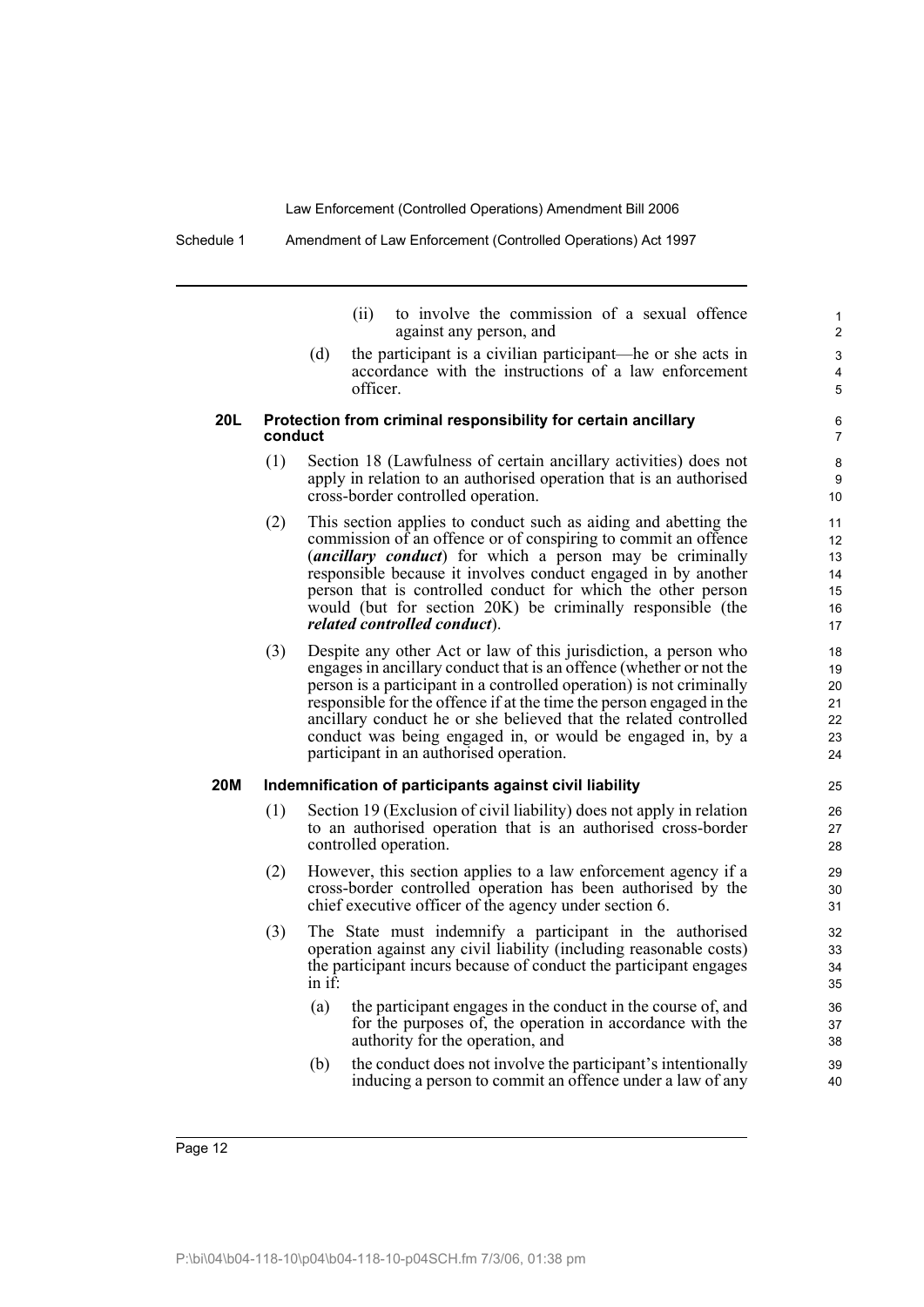jurisdiction or the Commonwealth that the person would not otherwise have intended to commit, and (c) the conduct does not involve the participant's engaging in any conduct that is likely: (i) to cause the death of, or serious injury to, any person, or (ii) to involve the commission of a sexual offence against any person, and (d) the participant is a civilian participant—he or she acts in accordance with the instructions of a law enforcement officer, and (e) the relevant requirements (if any) of the regulations have been met. **20N Effect of sections 20K and 20L on other laws relating to criminal investigation** Sections 20K and 20L do not apply to a person's conduct in the course of a cross-border controlled operation that is, or could have been, authorised under a law of this jurisdiction relating to the following: (a) the arrest or detention of individuals, (b) searches of individuals, (c) entry onto, or searches or inspections of, premises, (d) searches, inspections or seizures of other property, (e) forensic procedures, (f) electronic surveillance devices or telecommunications interception, (g) identification procedures, (h) the use or acquisition of assumed identities, (i) any other matter concerning powers of criminal investigation. **20O Effect of being unaware of variation or cancellation of authority** (1) If an authority for a cross-border controlled operation is varied in any way that limits its scope, this Part continues to apply to a participant in the operation as if the authority had not been varied in that way, for so long as the participant: (a) is unaware of the variation, and (b) is not reckless about the existence of the variation. 1 2 3 4 5 6 7 8  $\alpha$  $10$ 11 12 13 14 15 16 17 18 19 20 21 22 23 24  $25$ 26 27 28 29 30 31 32 33 34 35 36 37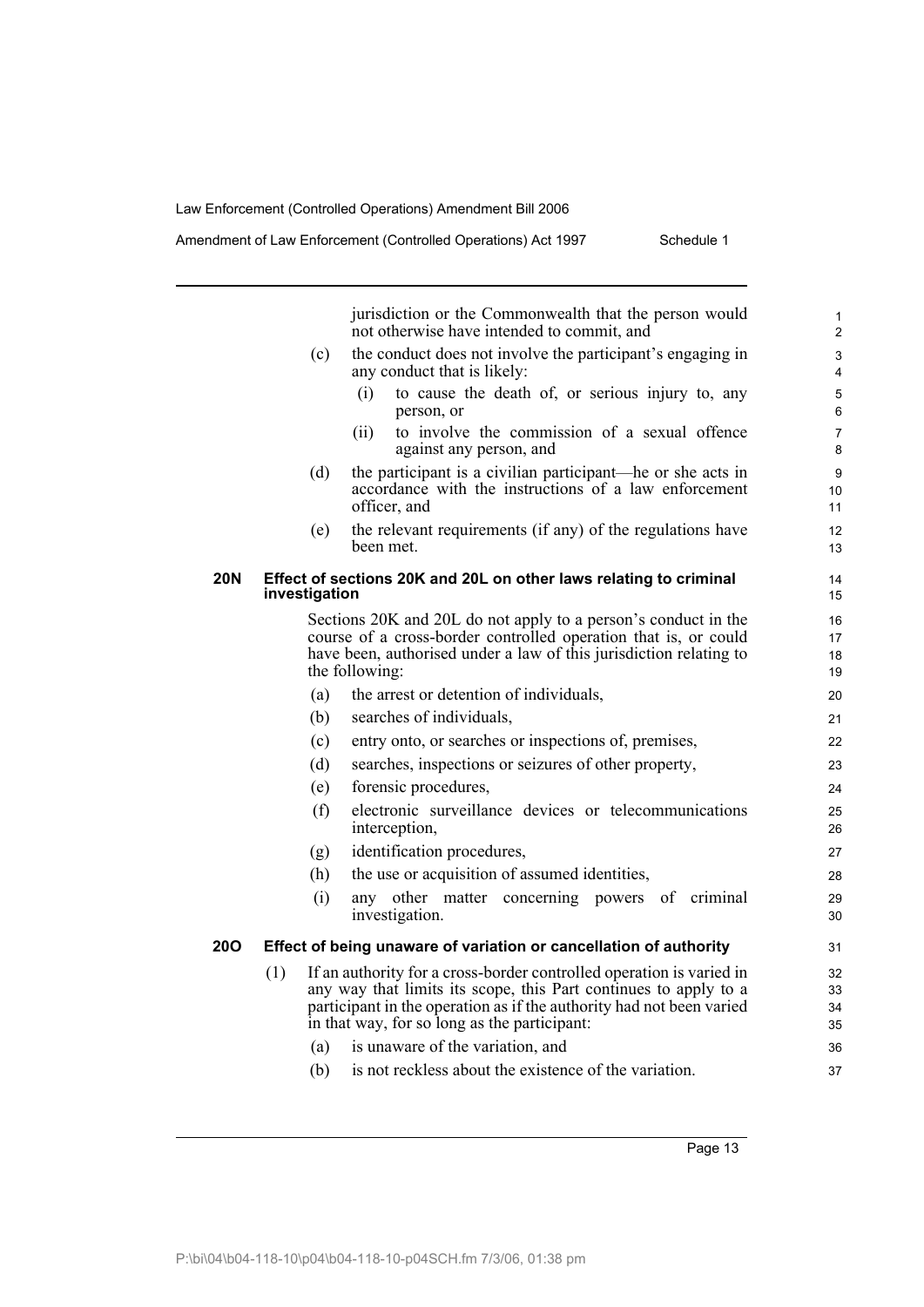Schedule 1 Amendment of Law Enforcement (Controlled Operations) Act 1997

| (2) |     | If an authority for a cross-border controlled operation is<br>cancelled, this Part continues to apply to a participant in the<br>operation as if the authority had not been cancelled, for so long<br>as the participant: |
|-----|-----|---------------------------------------------------------------------------------------------------------------------------------------------------------------------------------------------------------------------------|
|     | (a) | is unaware of the cancellation, and                                                                                                                                                                                       |
|     | (b) | is not reckless about the existence of the cancellation.                                                                                                                                                                  |

- (3) For the purposes of this section, a person is reckless about the existence of the variation or cancellation of an authority if:
	- (a) the person is aware of a substantial risk that there has been a variation or cancellation, and
	- (b) having regard to the circumstances known to the person, it is unjustifiable to continue to engage in conduct that was authorised by the authority but which, because of the possible variation or cancellation, may be no longer authorised.
- (4) Section 12 (3) does not apply in respect of a cross-border controlled operation.

#### **20P Compensation for property loss or serious damage**

- (1) If a person suffers loss of, or serious damage to, property as a direct result of an authorised cross-border controlled operation, the State is liable to pay to the person such compensation as is agreed between the State and the person or, in default of agreement, compensation of an amount determined in proceedings against the State, in a court of competent jurisdiction, for a debt of the amount claimed by the person.
- (2) Subsection (1) does not apply if:
	- (a) the person suffered the loss or damage in the course of, or as a direct result of, engaging in any criminal activity (other than criminal activity that is controlled conduct), or
	- (b) the person was a law enforcement officer at the time of suffering the loss or damage.

**20Q Notification requirements**

(1) If any loss of, or serious damage to, property occurs in the course of or as a direct result of an authorised cross-border controlled operation (other than property of the law enforcement agency on behalf of which the operation is conducted or of a participant in the operation), the principal law enforcement officer for the operation must report the loss or damage to the chief executive officer of the law enforcement agency as soon as practicable.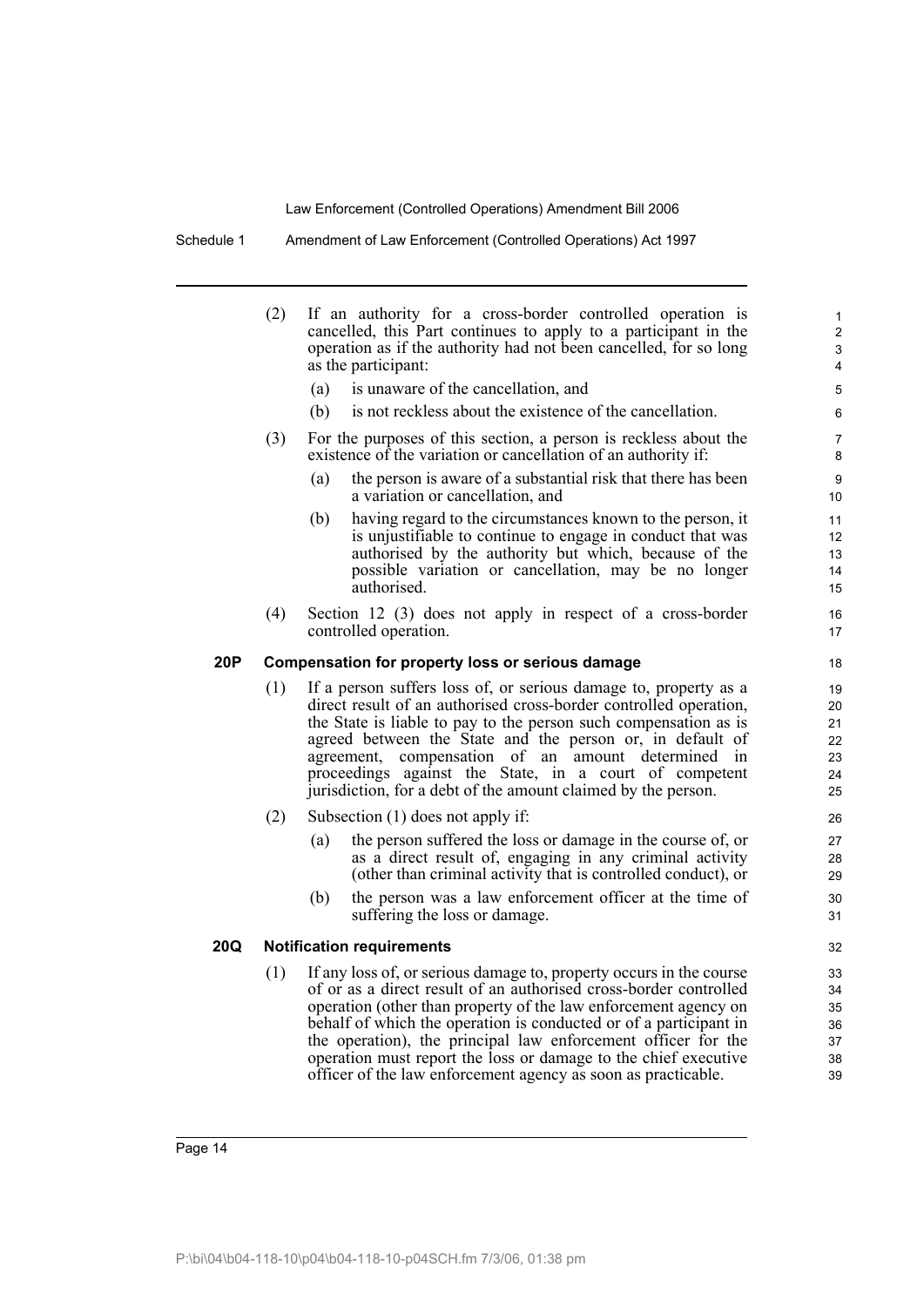|     | (2) | The chief executive officer must take all reasonable steps to<br>notify the owner of the property of the loss or damage.                                                                               | $\mathbf{1}$<br>$\overline{2}$ |
|-----|-----|--------------------------------------------------------------------------------------------------------------------------------------------------------------------------------------------------------|--------------------------------|
|     | (3) | However, the chief executive officer is not required to notify the<br>owner of the property until the chief executive officer is satisfied<br>that the notification would not:                         | 3<br>4<br>5                    |
|     |     | compromise or hinder the authorised operation, or<br>(a)                                                                                                                                               | 6                              |
|     |     | compromise the identity of a participant in the authorised<br>(b)<br>operation, or                                                                                                                     | 7<br>8                         |
|     |     | endanger the life or safety of any person, or<br>(c)                                                                                                                                                   | 9                              |
|     |     | (d)<br>prejudice any legal proceeding, or                                                                                                                                                              | 10                             |
|     |     | otherwise be contrary to the public interest.<br>(e)                                                                                                                                                   | 11                             |
| 20R |     | Unauthorised disclosure of information                                                                                                                                                                 | 12                             |
|     | (1) | A person is guilty of an offence if:                                                                                                                                                                   | 13                             |
|     |     | the person intentionally, knowingly or recklessly discloses<br>(a)<br>any information, and                                                                                                             | 14<br>15                       |
|     |     | the person knows that, or is reckless as to whether, the<br>(b)<br>information relates to a cross-border controlled operation,<br>or a corresponding authorised operation, and                         | 16<br>17<br>18                 |
|     |     | the person knows that, or is reckless as to whether, the<br>(c)<br>disclosure is not made:                                                                                                             | 19<br>20                       |
|     |     | in connection with the administration or execution<br>(i)<br>of this Part or a corresponding law, or                                                                                                   | 21<br>22                       |
|     |     | for the purposes of any legal proceeding arising out<br>(ii)<br>of or otherwise related to this Part or a<br>corresponding law or of any report of any such<br>proceedings, or                         | 23<br>24<br>25<br>26           |
|     |     | in accordance with any requirement imposed by<br>(iii)<br>law                                                                                                                                          | 27<br>28                       |
|     |     | Maximum penalty: Imprisonment for 2 years.                                                                                                                                                             | 29                             |
|     | (2) | A person is guilty of an offence against this subsection if the<br>person commits an offence<br>against subsection<br>(1)<br>circumstances in which the person:                                        | 30<br>in<br>31<br>32           |
|     |     | intends to endanger the health or safety of any person or<br>(a)<br>prejudice the effective conduct of a cross-border<br>controlled<br>operation<br>corresponding<br>authorised<br>or<br>operation, or | 33<br>34<br>35<br>36           |
|     |     | knows that, or is reckless as to whether, the disclosure of<br>(b)<br>the information:                                                                                                                 | 37<br>38                       |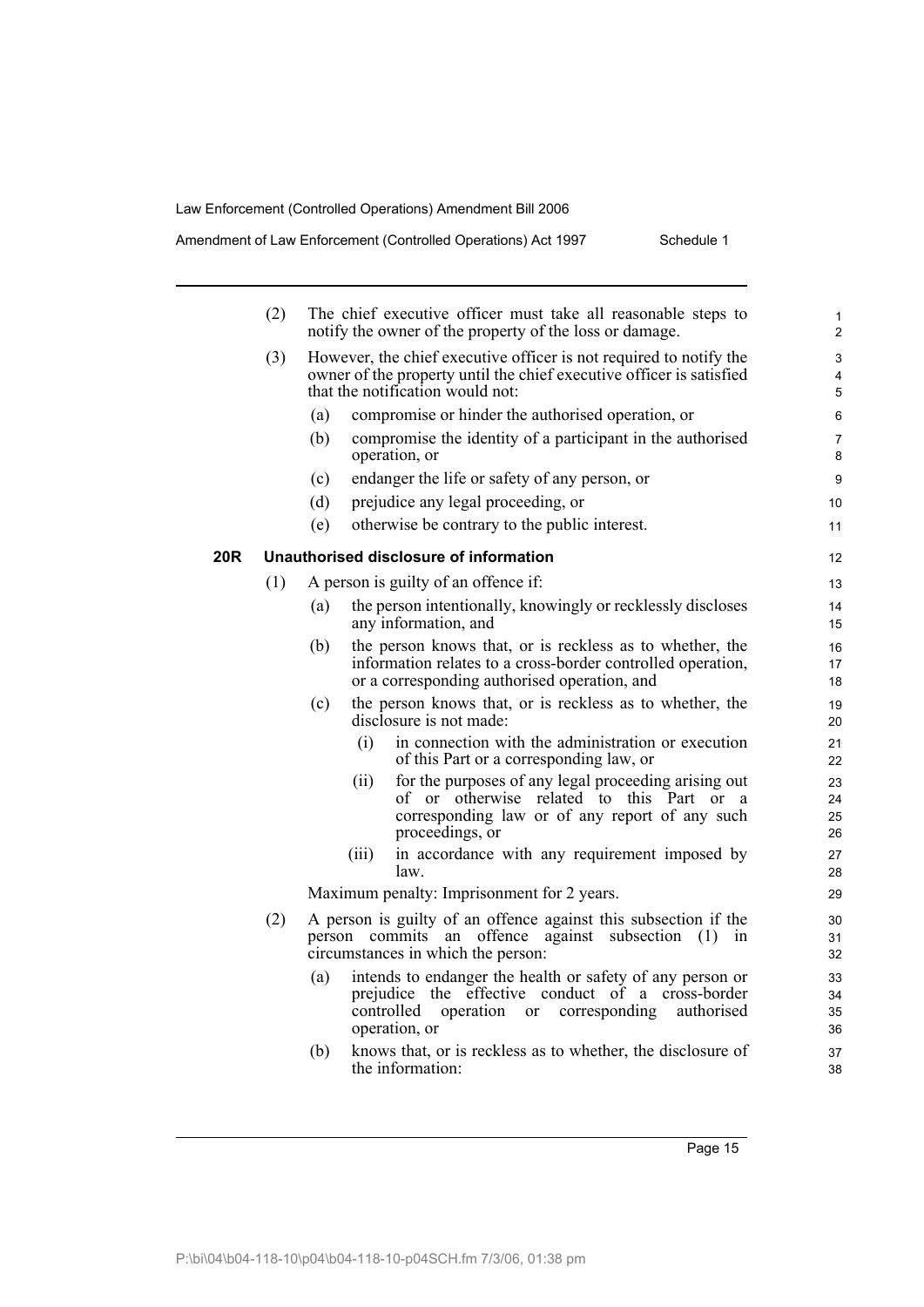Schedule 1 Amendment of Law Enforcement (Controlled Operations) Act 1997

|        |                          | (i)                             | endangers, or will endanger, the health or safety of<br>any person, or                                                      | 1<br>$\overline{2}$ |
|--------|--------------------------|---------------------------------|-----------------------------------------------------------------------------------------------------------------------------|---------------------|
|        |                          | (ii)                            | prejudices, or will prejudice, the effective conduct                                                                        | 3                   |
|        |                          |                                 | of a cross-border controlled<br>operation<br><sub>or</sub><br>corresponding authorised operation.                           | 4<br>5              |
|        |                          |                                 | Maximum penalty: Imprisonment for 10 years.                                                                                 | 6                   |
|        | (3)                      |                                 | An offence against subsection (2) is to be prosecuted on<br>indictment. However, Chapter 5 of the Criminal Procedure        | 7<br>8              |
|        |                          |                                 | Act 1986 (which relates to the summary disposal of certain                                                                  | 9                   |
|        |                          |                                 | indictable offences unless an election is made to proceed on<br>indictment) applies to and in respect of any such offence.  | 10<br>11            |
|        | <b>20S</b>               |                                 | Mutual recognition of corresponding authorities                                                                             | 12                  |
|        |                          |                                 | The following provisions apply, with any necessary changes, to a                                                            | 13                  |
|        |                          |                                 | corresponding authority under a corresponding law, and to a<br>corresponding authorised operation under that law, as if the | 14<br>15            |
|        |                          |                                 | corresponding authority were an authority given under                                                                       | 16                  |
|        |                          |                                 | section 6 (1) to conduct a cross-border controlled operation:                                                               | 17                  |
|        |                          | (a)                             | section 13 (Effect of authorities),<br>section 13A (Defect in authority),                                                   | 18                  |
|        |                          | (b)<br>(c)                      | section 20H (Effect of authorities to conduct cross-border                                                                  | 19                  |
|        |                          |                                 | controlled operations),                                                                                                     | 20<br>21            |
|        |                          | (d)                             | section 20K (Protection from criminal responsibility for<br>controlled conduct during authorised operations),               | 22<br>23            |
|        |                          | (e)                             | section 20L (Protection from criminal responsibility for<br>certain ancillary conduct),                                     | 24<br>25            |
|        |                          | (f)                             | section 20M (Indemnification of participants against civil<br>liability),                                                   | 26<br>27            |
|        |                          | (g)                             | section 20N (Effect of sections 20K and 20L on other laws<br>relating to criminal investigation).                           | 28<br>29            |
| $[10]$ |                          |                                 | Section 21 Ombudsman to be notified of certain matters                                                                      | 30                  |
|        | section 21 $(1)$ $(a)$ . |                                 | Insert "(other than a retrospective authority)" after "an authority" in                                                     | 31<br>32            |
| [11]   |                          | Section 21 (1A) and (1B)        |                                                                                                                             | 33                  |
|        |                          | Insert after section 21 $(1)$ : |                                                                                                                             | 34                  |
|        | (1A)                     |                                 | A chief executive officer who grants a retrospective authority                                                              | 35                  |
|        |                          |                                 | must provide the Ombudsman with written details of the<br>retrospective authority and the circumstances justifying that     | 36                  |
|        |                          | authority.                      |                                                                                                                             | 37<br>38            |
|        |                          |                                 |                                                                                                                             |                     |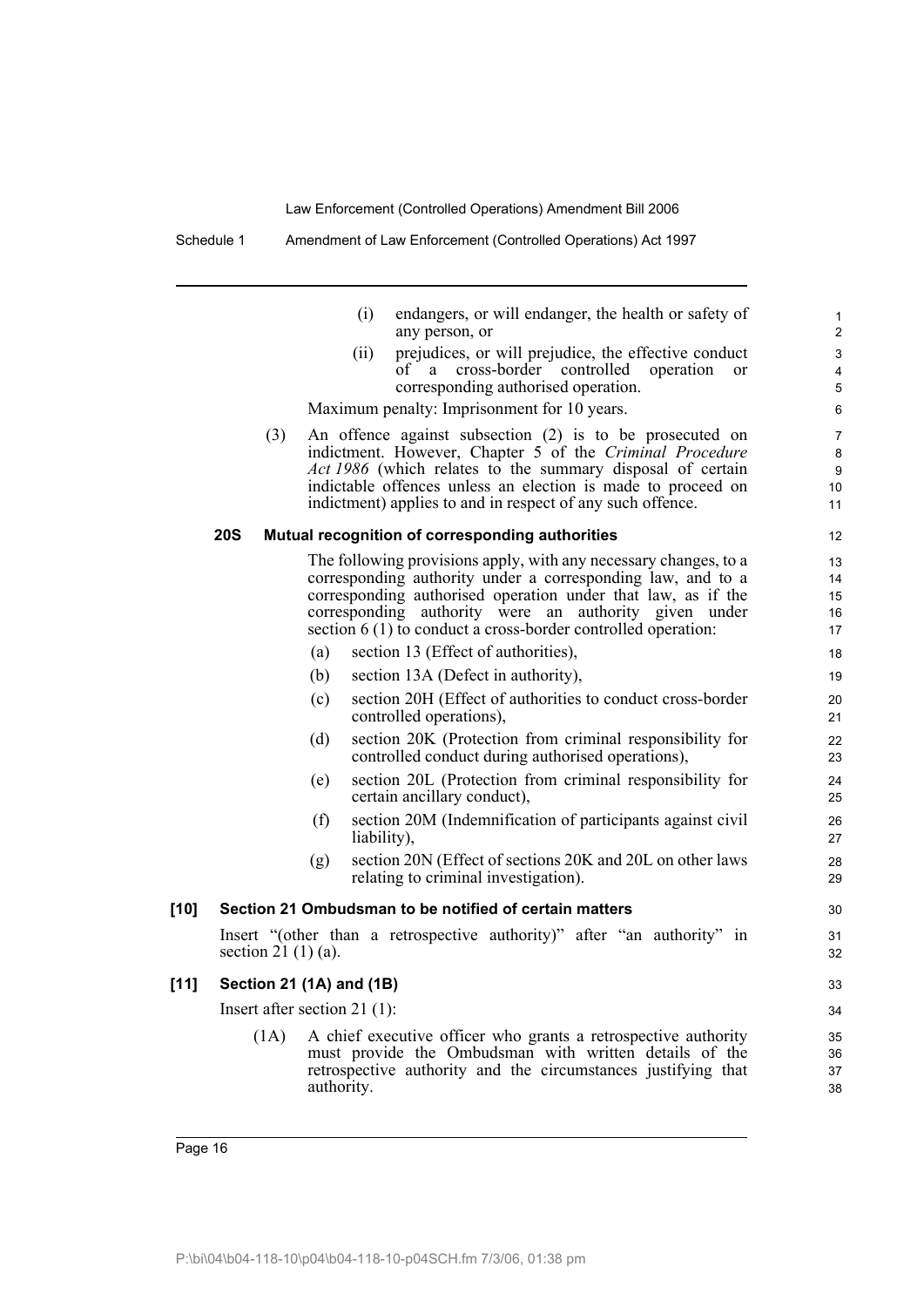Amendment of Law Enforcement (Controlled Operations) Act 1997 Schedule 1

|        |    | (1B)              | The details are to be provided as soon as practicable after the<br>retrospective authority is granted but, in any case, no later than<br>7 days after it is granted.                                                                                                                                     | 1<br>$\overline{2}$<br>3         |
|--------|----|-------------------|----------------------------------------------------------------------------------------------------------------------------------------------------------------------------------------------------------------------------------------------------------------------------------------------------------|----------------------------------|
| $[12]$ |    | <b>Section 29</b> |                                                                                                                                                                                                                                                                                                          | 4                                |
|        |    |                   | Omit the section. Insert instead:                                                                                                                                                                                                                                                                        | 5                                |
|        | 29 |                   | <b>Delegations</b>                                                                                                                                                                                                                                                                                       | 6                                |
|        |    | (1)               | Except as provided by this section (and despite any other Act or<br>law to the contrary):                                                                                                                                                                                                                | 7<br>8                           |
|        |    |                   | the functions of a chief executive officer under this Act<br>(a)<br>may not be delegated to any other person, and                                                                                                                                                                                        | 9<br>10                          |
|        |    |                   | the functions of the Ombudsman under this Act with<br>(b)<br>respect to the inspection of documentation referred to in<br>section 8 (3) may not be delegated to any other person.                                                                                                                        | 11<br>12 <sup>2</sup><br>13      |
|        |    | (2)               | A chief executive officer may delegate any of the chief executive<br>officer's functions under this Act (except this power of<br>delegation) as follows:                                                                                                                                                 | 14<br>15<br>16                   |
|        |    |                   | in the case of NSW Police:<br>(a)                                                                                                                                                                                                                                                                        | 17                               |
|        |    |                   | to a police officer for the time being holding office<br>(i)<br>as a Deputy Commissioner or an Assistant<br>Commissioner, and                                                                                                                                                                            | 18<br>19<br>20                   |
|        |    |                   | except for functions under Part 3A—to a police<br>(ii)<br>officer for the time being holding office as a<br>Superintendent who is nominated from time to time<br>by the Commissioner of Police for the purposes of<br>this subsection (not more than two nominations<br>being in force at any one time), | 21<br>22<br>23<br>24<br>25<br>26 |
|        |    |                   | in the case of any other law enforcement agency—to a<br>(b)<br>person for the time being holding a position prescribed by<br>the regulations as a position to which functions under this<br>Act may be delegated.                                                                                        | 27<br>28<br>29<br>30             |
|        |    | (3)               | A position cannot be prescribed as a position to which functions<br>under this Act may be delegated unless it is a position within the<br>law enforcement agency concerned.                                                                                                                              | 31<br>32<br>33                   |
|        |    | (4)               | No more than one delegation may be in force under<br>subsection $(2)$ (b) at any one time, and no more than one position<br>may be prescribed at any one time as a position to which<br>functions under this Act may be delegated.                                                                       | 34<br>35<br>36<br>37             |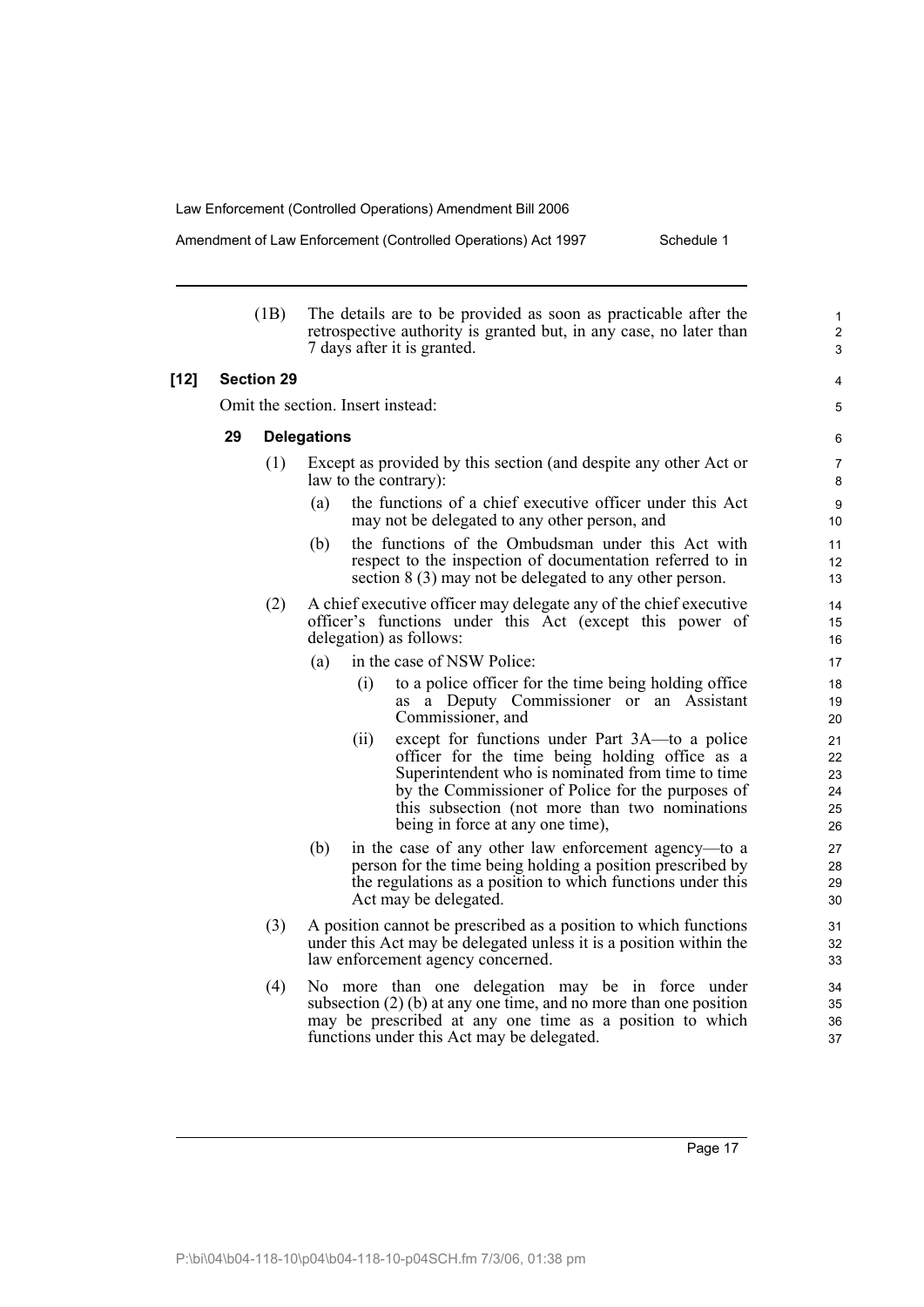|        | (5)               | Subsection (4) does not apply in respect of the delegation of the<br>functions of the chief executive officer of the Australian Crime<br>Commission.                                                                             | $\mathbf{1}$<br>2<br>3 |
|--------|-------------------|----------------------------------------------------------------------------------------------------------------------------------------------------------------------------------------------------------------------------------|------------------------|
|        | (6)               | The functions of the Ombudsman under this Act with respect to<br>the inspection of documentation referred to in section $8(3)$ may<br>be delegated to an Assistant Ombudsman.                                                    | 4<br>5<br>6            |
| $[13]$ |                   | <b>Section 30 Proceedings for offences</b>                                                                                                                                                                                       | $\overline{7}$         |
|        |                   | Insert "(other than an offence under section $20R(2)$ )" after "this Act".                                                                                                                                                       | 8                      |
| $[14]$ |                   | <b>Section 32 Review of Act</b>                                                                                                                                                                                                  | 9                      |
|        |                   | Insert after section $32(5)$ :                                                                                                                                                                                                   | 10                     |
|        | (6)               | A further review is to be undertaken as soon as possible after the<br>period of 5 years from the date of assent to the Law Enforcement<br>(Controlled Operations) Amendment Act 2006.                                            | 11<br>12<br>13         |
|        | (7)               | A report on the outcome of the review undertaken in accordance<br>with subsection (6) is to be tabled in each House of Parliament<br>within 3 months after the end of the period of 5 years referred to<br>in subsection $(6)$ . | 14<br>15<br>16<br>17   |
| $[15]$ | <b>Section 33</b> |                                                                                                                                                                                                                                  | 18                     |
|        |                   | Insert after section 32:                                                                                                                                                                                                         | 19                     |
|        | 33                | <b>Savings and transitional provisions</b>                                                                                                                                                                                       | 20                     |
|        |                   | Schedule 2 has effect.                                                                                                                                                                                                           | 21                     |
| $[16]$ | <b>Schedule 2</b> |                                                                                                                                                                                                                                  | 22                     |
|        |                   | Insert after Schedule 1:                                                                                                                                                                                                         | 23                     |
|        | <b>Schedule 2</b> | <b>Savings and transitional provisions</b>                                                                                                                                                                                       | 24                     |
|        |                   | (Section 33)                                                                                                                                                                                                                     | 25                     |
|        | Part 1            | <b>Preliminary</b>                                                                                                                                                                                                               | 26                     |
|        | 1                 | <b>Regulations</b>                                                                                                                                                                                                               | 27                     |
|        | (1)               | The regulations may contain provisions of a savings or<br>transitional nature consequent on the enactment of the following<br>Acts:                                                                                              | 28<br>29<br>30         |
|        |                   | Law Enforcement (Controlled Operations) Amendment Act 2006                                                                                                                                                                       | 31                     |

Schedule 1 Amendment of Law Enforcement (Controlled Operations) Act 1997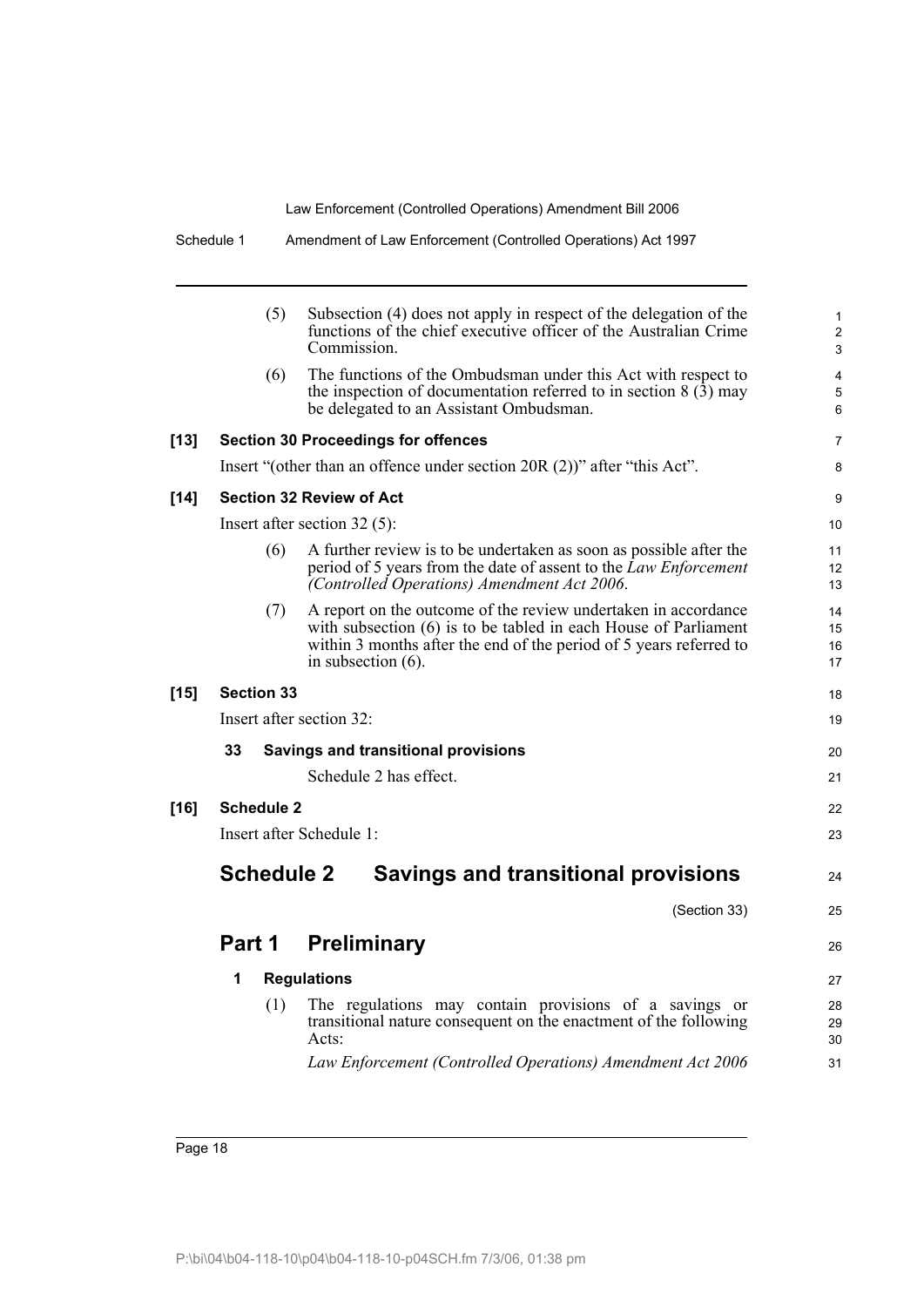|              | (2)           | Any such provision may, if the regulations so provide, take effect<br>from the date of assent to the Act concerned or a later date.                                                                                                                                                                                                                                                                                                                                                                                                | $\mathbf{1}$<br>$\overline{2}$               |
|--------------|---------------|------------------------------------------------------------------------------------------------------------------------------------------------------------------------------------------------------------------------------------------------------------------------------------------------------------------------------------------------------------------------------------------------------------------------------------------------------------------------------------------------------------------------------------|----------------------------------------------|
| (3)          |               | To the extent to which any such provision takes effect from a date<br>that is earlier than the date of its publication in the Gazette, the<br>provision does not operate so as:                                                                                                                                                                                                                                                                                                                                                    | 3<br>4<br>5                                  |
|              |               | to affect, in a manner prejudicial to any person (other than<br>(a)<br>the State or an authority of the State), the rights of that<br>person existing before the date of its publication, or                                                                                                                                                                                                                                                                                                                                       | 6<br>$\overline{7}$<br>8                     |
|              |               | to impose liabilities on any person (other than the State or<br>(b)<br>an authority of the State) in respect of anything done or<br>omitted to be done before the date of its publication.                                                                                                                                                                                                                                                                                                                                         | 9<br>10<br>11                                |
|              | <b>Part 2</b> | Provision consequent on enactment of<br><b>Law Enforcement (Controlled Operations)</b><br><b>Amendment Act 2006</b>                                                                                                                                                                                                                                                                                                                                                                                                                | 12<br>13<br>14                               |
| $\mathbf{2}$ |               | <b>Existing delegations</b>                                                                                                                                                                                                                                                                                                                                                                                                                                                                                                        | 15                                           |
|              | (1)           | This clause applies to a delegation in force under section 29<br>immediately before the repeal and re-enactment of that section by<br>the amending Act.                                                                                                                                                                                                                                                                                                                                                                            | 16<br>17<br>18                               |
|              | (2)           | If a delegation to which this clause applies could be made under<br>section 29 as re-enacted by the amending Act, the delegation is<br>not affected by the amending Act and continues in force until it<br>is revoked.                                                                                                                                                                                                                                                                                                             | 19<br>20<br>21<br>22                         |
|              | (3)           | Subclause<br>(2)<br>does not<br>apply to a delegation<br>under<br>of<br>the<br>Law<br>Enforcement (Controlled<br>clause $13(a)(ii)$<br>Operations) Regulation 1998 as in force immediately before the<br>repeal and remake of that clause by the amending Act.<br>Note. Clause 13 (a) (ii) permitted delegation to 3 police officers of or<br>above the rank of Superintendent. Section 29 as re-enacted permits no<br>more than 2 delegations to police officers of the rank of Superintendent<br>to be in force at any one time. | 23<br>24<br>25<br>26<br>27<br>28<br>29<br>30 |
|              | (4)           | In this clause, the amending Act means the Law Enforcement<br>(Controlled Operations) Amendment Act 2006.                                                                                                                                                                                                                                                                                                                                                                                                                          | 31<br>32                                     |
|              |               |                                                                                                                                                                                                                                                                                                                                                                                                                                                                                                                                    |                                              |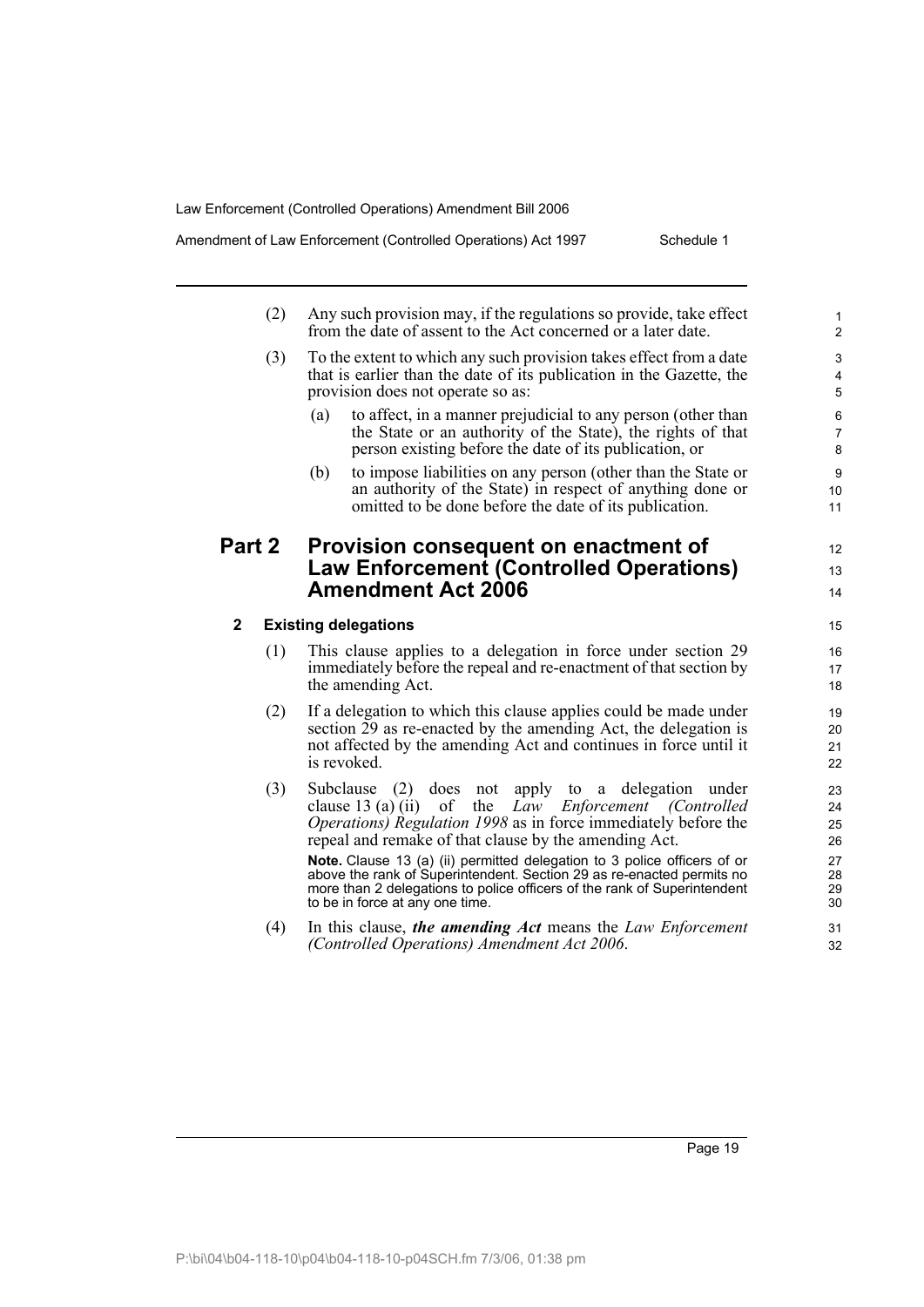Schedule 2 Amendment of Law Enforcement (Controlled Operations) Regulation 1998

### <span id="page-29-0"></span>**Schedule 2 Amendment of Law Enforcement (Controlled Operations) Regulation 1998**

(Section 4)

1 2

3 4 5

#### **Clause 13**

Omit the clause. Insert instead:

#### **13 Delegations: section 29**

Each of the following positions is prescribed for the purposes of section 29 of the Act as a position to which functions under the Act (including functions under Part 3A) may be delegated:

- (a) in respect of the Independent Commission Against Corruption—the position of Assistant Commissioner,
- (b) in respect of the Police Integrity Commission—the position of Assistant Commissioner,
- (c) in respect of the New South Wales Crime Commission the position of Director,
- (d) in respect of the Australian Federal Police—the position of the member of the Australian Federal Police responsible for the day to day operations of the Australian Federal Police in New South Wales,
- (e) in respect of the Australian Crime Commission:
	- (i) the position of Director National Operations,
	- (ii) the position of General Manager National Operations,
	- (iii) the position of an SES employee or acting SES employee (within the meaning of the *Australian Crime Commission Act 2002* of the Commonwealth) of the Commission,
- (f) in respect of the Australian Customs Service—the position of Regional Director (New South Wales).